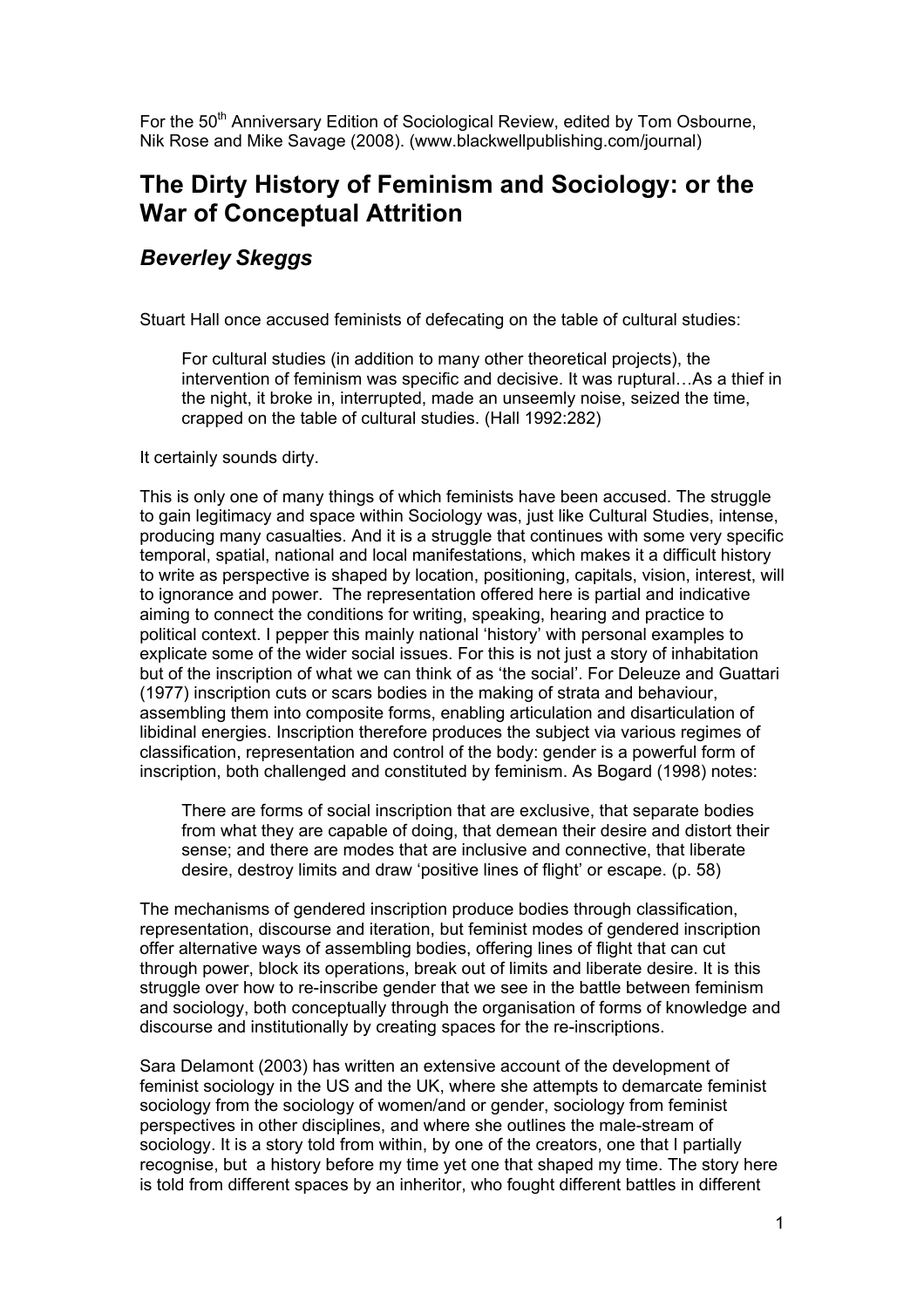ways, at different times. Delamont cites and questions whether one of the books I was involved in putting together, *Transformations* (2000), following on from a remarkably successful feminist conference, held in the Centre for Women's Studies, once housed in the Sociology Department at Lancaster, is actually a feminist sociology book? Or is it, she asks, a contribution to sociology? Questions never raised by the editors (two of whom were sociologists  $<sup>1</sup>$ ) as we merrily developed what</sup> we considered to be cutting edge interventions in feminist theory without even glancing at sociology, yet clearly with a sociological inheritance.

Our lack of questioning is symptomatic of many feminists who are now firmly established in British Sociology, who in the 1980s and 90s fought their battles outside of sociology, with little care about it as a discipline – although mounting a challenge to some of its foundational theories. We re-entered sociology with different knowledge and agendas creating different inscriptions. A feminist battle was waged both inside and outside the discipline. The discipline, if defined by academic departments and the institutionalisation of knowledge, is a privileged setting (as Bourdieu (1988) describes) where bodies, inheritance and power are organised and reproduced, a guarded territory, a space that not everybody can enter. Yet what is interesting about sociology is how many of those from outside the discipline ended up making their home within it. Is this about sociology's paucity and its re-energising? A demographic employment pattern? A recognition that it had to keep up with the times? Did the internal troops draw on extra firing power? Or was it infiltration? Why did sociology become the home for feminism in the UK? Is it just a story of remarkable women? In trying to unearth this complicated history many of these aspects combine.

Without a doubt in most places feminism has inscribed sociology, cutting into its complacency and comfort zones, carving out new areas and challenging old ones. Very little of traditional understandings of gender remains unscathed from feminist critique, yet whether this critique has re-inscribed the discipline of sociology is a different matter. It has been a war of attrition, attention and citation, and one that continues. For it is not just institutional space but the concepts at the heart of what constitutes sociology that marks the battleground. The institutional spaces have been easier to inhabit than changing the foundational concepts. As Mary Evans (2003) reveals, Plato's 'natural' women and 'cultural' man informed educated debate uncritically for centuries. For no matter how many women enter the discipline, as Anne Witz and Barbara Marshall (2004) note, masculinity, and the male it inscribes, continues to operate as a core constitutive category of the social/cultural. For instance, when women appear in one of the founding fathers, Durkheim's texts, they do so as a disruption to the central categories of his analysis, and thus are made to disappear in order for him to re-establish and maintain the internal consistency of his theory (Lehmann 1994). Women, for Durkheim have entirely different experiences of the social world by virtue of their nature. For Weber, an imaginary landscape of modernity is animated by masculine forms of social action, what Bologh (1990) identifies as a 'no-women's land'. And for Simmel (1984)'The male sex is not merely superior in relation to the female but acquires the status of the generally human' (p. 103). As Evans notes, Marx did not radically disrupt existing ideas about the 'natural' differences between men and women, but he did believe that capitalism, although not positive,offered new public opportunities for women.  $2$  These gendered inscriptions instigate a founding tradition by which masculinity functions as a metaphor for modernity and humanity and by which reason is established with masculinity in opposition to nature as feminine: see Seidler (1994) Smith (1974) and many more.

This tradition is carried into the present via Beck and Giddens (amongst others). By continuing to present the particularity of masculine (raced and classed) experience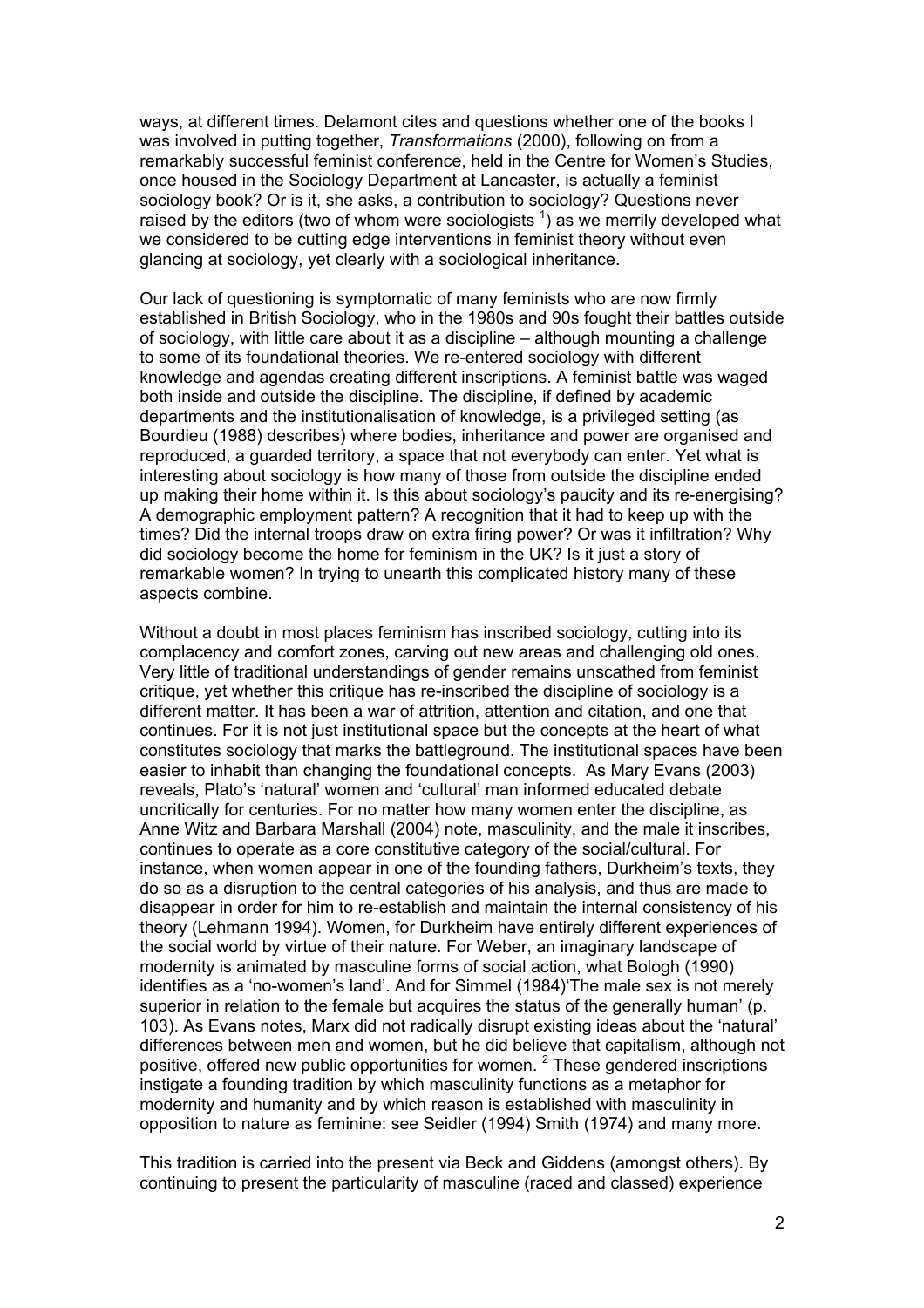as if universal, and by espousing epochal theory rather than situated knowledge, the tradition is able to continue. Thus the critique must continue precisely because gender situates and challenges the dichotomous categories that frame sociological thought and displace sociology's founding masculine problematic – modernity. As Witz and Marshall point out, sociological discourse constitutes one way of imagining the modern social therefore we need to consider the extent to which sociological texts still perform this cultural work in the present (Winders 1991). They insist:

Yet theory text after theory text begins with 'modernity' as a universalised and often reified entity. Those same texts might admit 'women', en masse, or 'feminism' as a critical voice, in small doses, but only in carefully contained ways that do little to disturb the ideal type of modernity (or even to reveal it as such) that frames them. There is certainly no indication that modernity, the central problematic of sociology, is a thoroughly gendered construction. (2004: 9)

As Delamont (2003) notes in her analysis of contemporary sociology and social theory textbooks: 'Despite 30 years of the feminist critiques of the orthodox history of the discipline, the recent accounts share with those written in the 1960s an adherence to a simplistic and uncritical all-male grand narrative' (p.159). It is this consistency – of modernity with masculinity - across time and space within sociology, but consistently critiqued by feminists that informs the debates about the current status of sociology.

Contemporary deliberations conceptualise sociology as either the Queen of Sciences a la Comte, or a parasite or scavenger living off crumbs leftover from other disciplines, as suggested by John Urry in 1981. John Scott (2005) proposes that Sociology is neither a Queen nor an ever-disappearing parasite, but is under threat from increasing fragmentation. Along with economic sociology and cultural studies, he identifies feminism as one of the threats to this potential fragmentary future. In 2005 John Urry returns to his argument to strongly counter the idea that there is a centre to Sociology, instead suggesting it is more a field or a network that draws on a range of intellectual developments with an increasing internationalisation. Instead of being a disappearing discipline it is increasingly de-differentiated, less a ghetto and more an expanding discipline 'getting now into unexpected places and doing unexpected things' (para 1.7).

Yet even in this growth and fragmentation, modernity still remains central, often as a structuring absence: the public and the social remain firmly attached to masculinity. This is why postmodernism represented only a slight shift in theoretical perspective, one which kept the modern as a central structuring absence (Alway 1995), and why 'new' theories of reflexive modernity only serve to reproduce the very categories they set out to destabilise, presenting a new field for gendered exclusion (Adkins 2004a). Adkins notes how in theories of reflexive modernity women are not excluded from the social field and sociality as in classical accounts (via nature) but instead tend to be excluded from the cultural field instead: 'hermeneutic or aesthetic reflexivity is overwhelmingly masculinist' (p.150).

There is still a considerable difference between those who see feminism as an interloper, a political/social movement that has little academic credibility, existing at the margins trying to exert pressure on the centre to those who think of it as a particularity, singularity or specialism  $3$ , either as a new topic, or new field, but easily demarcated; those who absent-mindedly reproduce inherited concepts of modernity intact, and those who perceive feminism to be constitutive of what we know as sociological knowledge.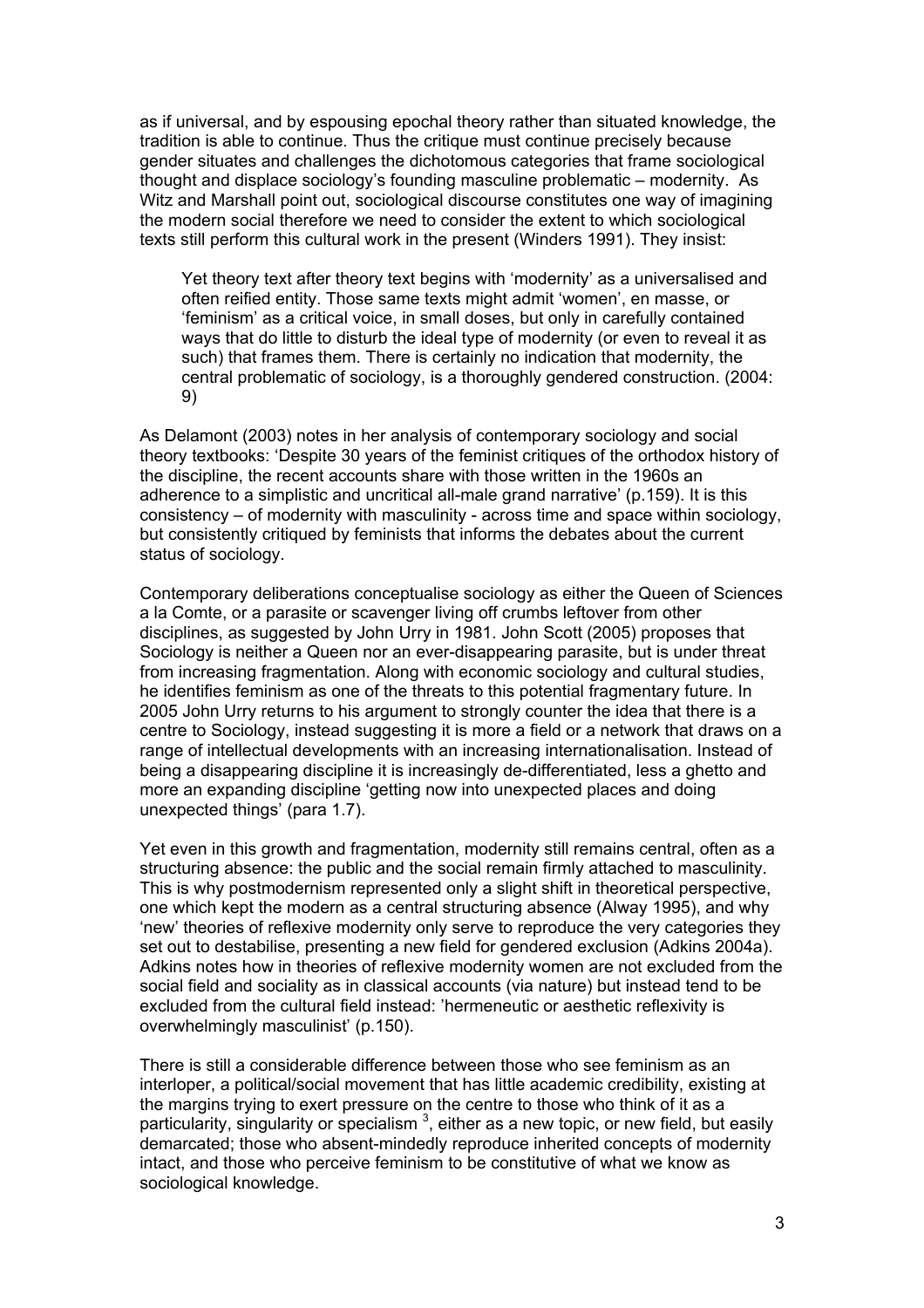Hence the 'dirty history' or war of conceptual attrition takes place across a range of different spaces. But only in certain historical moments were women in place to mount challenges. An account of the relations between feminism and sociology cannot just be a history of ideas, not just representation, visualisation or classification but also the inscription of bodies in spaces.

Jennifer Platt (2007), a sociological feminist pioneer, notes how in 1960 there were only 54 total university teaching posts in sociology, rising to 384 in 1972. The proportion of women remained well below half: 16% of the total in 1968 and still only 26% in 1997. Platt identifies different employment moments that contracted and expanded space with differential impacts. When the Universities expanded in the 1960 at a period of maximum recruitment, few women applied and were appointed. The early years (1980s) of Thatcherism generated retrenchment in sociology, with outright ideological attacks and closure of sociology departments by the then Education Minister, Keith Joseph. The Social Science Research Council (now ESRC) lost funding and postgraduate grants, so that the training of future sociologists shrank generating what is now know as the 'lost generation'. This basic political economy underwrites the potential for feminism to engage with sociology within the academy. Those that remained in sociology operated under threat of closure, from a position of insecurity, but from outside they were viewed as privileged.

These economic cutbacks not only had a significant impact on the populating of sociology, but led to a dispersal of feminist sociologists who were finishing PhDs. I, for instance, in 1984, when my PhD funding ran out found three part-time teaching jobs at Keele University and Crewe and Alsager College of Higher Education and South Cheshire College of Further Education. My teaching ranged from PGCE in Sociology to YTS caring courses. My Triumph Herald was my office. I then had a one-year research fellowship on an ESRC quantitative study of 'Educational Opportunity of 16 year old School Leavers'), then taught Youth and Community Studies (Crewe and Alsager Higher Education college) and at the Worker's Education Association, before landing a Sociology post in a Higher Education College in 1986 (Worcester) for three years, then another three years in an Education Department at York University (where I taught in Women's Studies as an 'extra', i.e. with no teaching compensation from my home department) before I was able to move into Women's Studies (at Lancaster, in Sociology, a position I considered to be an incredible privilege). Such a dispersed history was not uncommon, with people working in Adult Education, Police Education, Management and Business Schools and media departments in (the then) Polytechnics.

We were either lost or dispersed. But also fighting feminist battles elsewhere such as women's refuges, rape crisis centres, Greenham Common (1981) and supporting the Miner's strike in 1984. My house in Crewe (Cheshire) was a 'safe-house' for miners previously arrested on picket lines and under injunction to stay in their local (Yorkshire) areas but who continued to campaign. With the young women from my PhD ethnography and the four miners staying at the time we 'super-glued' the local pornography shop in protest against violence against women before going out to organise support funds and dance.

When recruitment resumed in the 1990s, Platt notes, women were prominent among the new recruits, and in the 2000s they have probably become the majority. Thus, concludes Platt, the cohort or generational structure of male and female groups has not been the same. And they have different structures of academic socialisation, for the time one enters academic sociology one's 'training' in reading certain authors and people and one's ways of doing sociology, influence how debates are entered, what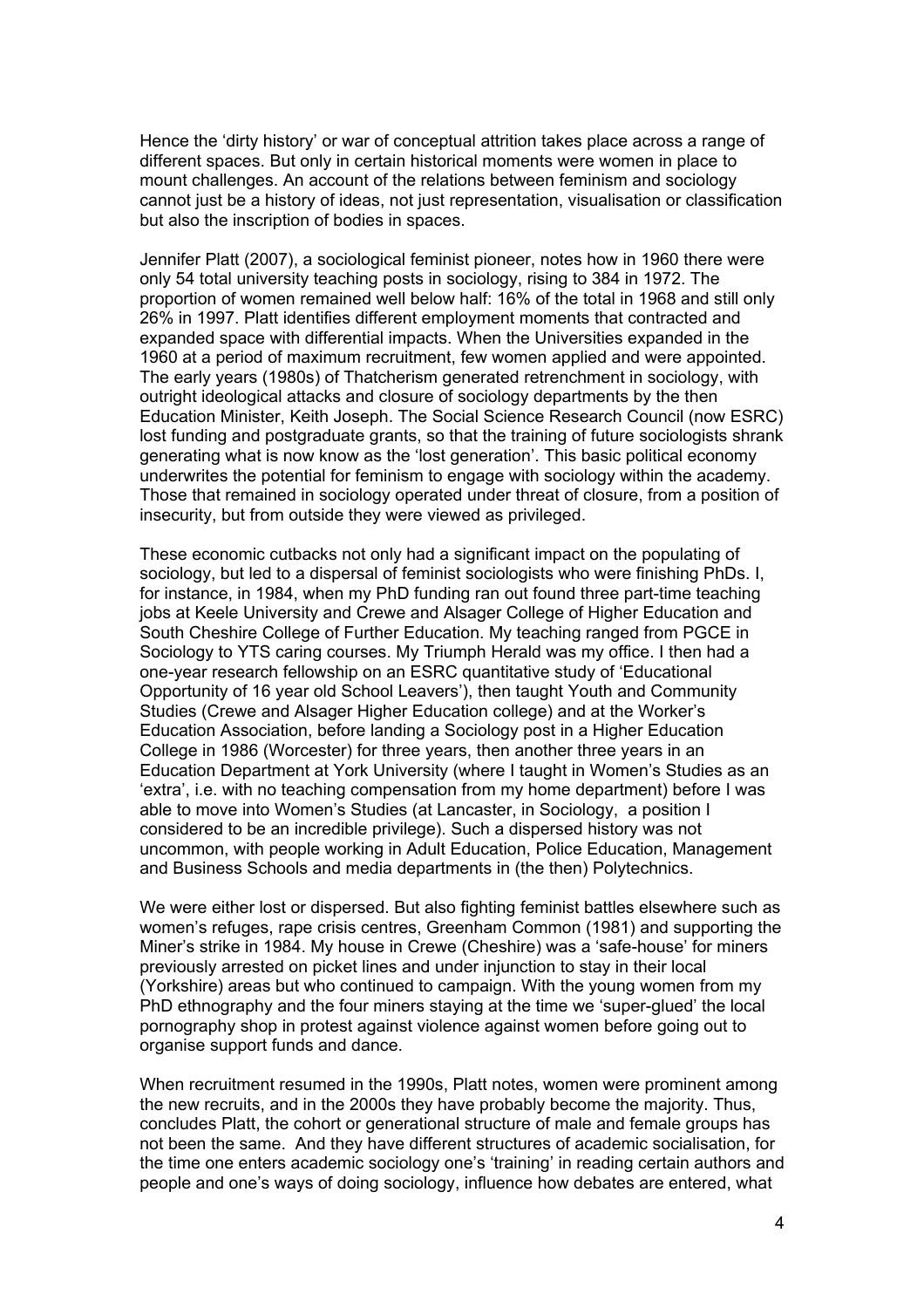is seen to be significant and how knowledge is made to count. I had a route through Marx, Weber and Durkheim, Althusser, Foucault (simultaneously) and a small dose of feminism, as an undergraduate, Gramsci, Hall, Bourdieu, Marxist feminism and cultural studies as a postgraduate. This Marxist/post-structural route was a mix of what was available and what I 'chose', resonating with my experience of history and politics. Other feminists took different routes.<sup>[4](#page-17-3)</sup>

I will now attempt to chart two of the three different trajectories in the history between feminism and sociology: firstly, feminism in sociology and secondly, women's studies with a brief address to cultural studies. The ESRC's (2005, 4th edition) '*Postgraduate Training Guidelines'* identify Sociology, Sociology: Cultural and Media Studies; and Sociology - Women [sic] and Gender Studies as forms of legitimate sociology.

#### 1. Feminism in sociology

Many of the early challenges to sociology (in the UK and US) occurred as a result of the 'radical' politics of the 1960s. Political manifestos such as Shulumith Firestone's challenge to biological reproduction by pointing to the redundancy of men and Valerie Solnos' SCUM manifesto ('The Society for Cutting up Men') offered radical visions for the future, challenging the taken for grantedness of gender and heterosexuality. The British Sociological Association conference on 'Sexual Divisions' in 1974 was organised by women sociologists active in the women's movement. This was a radical gesture, Delamont (2003) suggests, because until 1975 one badge of excellence for a sociology department in the US was to be all male, and top departments did not give tenure to women. It was the iconic figure of Angela Davis, US sociologist, imprisoned Black Power feminist, who drew my interest to sociology and feminism. I had no idea what either were when I was at school in the 1970s but I liked the passion of the speech and the powerful glamorous challenge contained in her image. She provided and continued to provide with her comrades throughout the 80s and 90s a very different class/race image to those of Greenham Common and the earlier Oxford Women's Liberation demonstrations.<sup>[5](#page-17-4)</sup>

When I entered the discipline, the second wave feminist pioneers in sociology had generated new topics and provided evidence for their significance: Following on from Betty Freidan's (1963) *Feminine Mystique*, Hannah Gavron (1968) provided a sociological account of the dilemmas of housebound mothers, developed further by Ann Oakley's (1974) study that demonstrated women spent on average 77 hours per week on housework, and detailed strong class differences in women's approach to cleaning and childcare. Olive Banks published feminist critiques of family planning (Banks and Banks 1965) and opened up the field of sociology of education in 1968 (Banks 1968/1976). Liz Stanley (2005), a pioneer herself in many areas of sociology, maintains that it was Dorothy Smith (1974; 1987) who provided the most coherent attempt to construct a systematic and fully articulated feminist sociology, as "a project" in '*The Everyday World as Problematic'.* Oakley and Juliet Mitchell's (1976) '*The Rights and Wrongs of Women'* also opened out different disciplinary areas, demonstrating their potential for critique. Millman and Kanter (1975) also provided an alternative perspective and critique of traditional sociology. And Sheila Rowbotham (1977 ) outlined how for 300 years women had been hidden from history. Evans (2003) also points to the significance of feminists like Germaine Greer and Kate Millett who influenced sociology from different disciplinary and national spaces.

From the mid 1970s solid descriptive empirical work demonstrated important features of women's lives *and* the structuring power of gender. In particular the role of women in the family (a traditional area studied in sociology, and naturalised via Parsonian theory and modernity) was deconstructed, exposing the prior invisibility of women's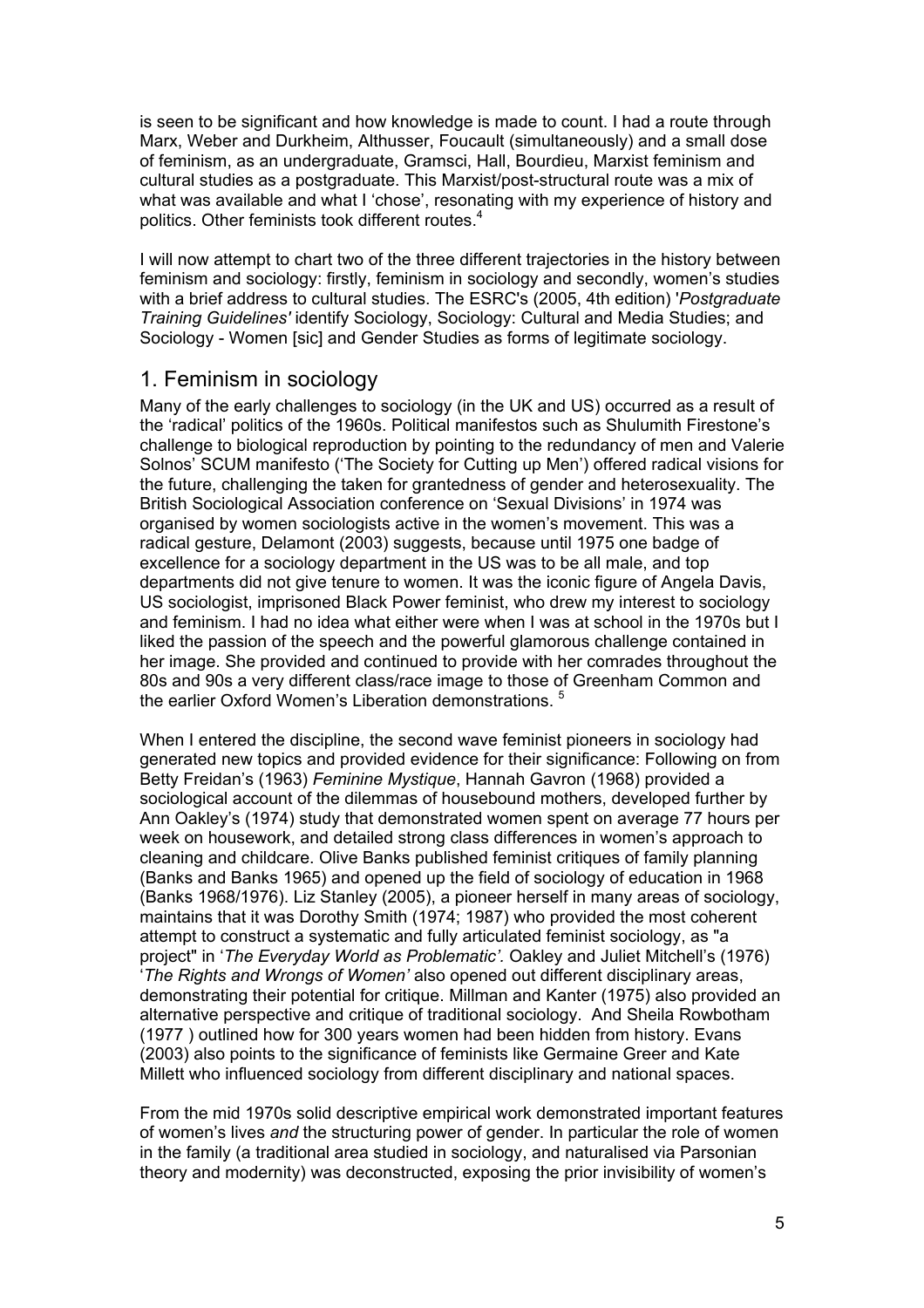care (Finch and Groves 1980; Finch and Groves 1983; Ungerson 1982; Ungerson 1987), the significance of emotional labour and domestic work, including state allocated 'private' responsibility (David 1980), motherhood (Lewis 1980; Wearing 1984) and child development came under scrutiny (Riley 1983). The organisation of food (Charles and Kerr 1986; 1980), money (Pahl 1985; Pahl 1990), the relationship between gender and class in the family (Hunt 1980), the role of the male breadwinner and biological reproduction in the sexual division of labour (Brenner and Ramas 1984) was unpacked. The tax and social security system was inspected and linked to heterosexual family formation (Land 1978; 1979; 1983) and patriarchy was presented and disputed as a concept (see Beechey (1977) and later developed (Walby 1986; Walby 1990).<sup>[6](#page-17-5)</sup> Connections between policy and sociology were taken seriously in an attempt to impact upon the government. And the family was revealed to be anti-social (Barrett and McIntosh 1982).

The relationship between work and leisure was shown to be entirely different for women (Deem 1986); as was the educational experience (Deem 1981; Wolpe 1975), youth training (Wickham 1982). The establishment of rationality via the teaching of mathematics was exposed as a technology of masculine power (Walkerdine 1985; Walkerdine 1988) and science (Kelly 1975; 1981). Attacks on modernity and rationality as specific masculine practices were developed (de Groot 1989; Mendus and Rendall 1989). Levels of domestic violence and child abuse were revealed (quantitatively and qualitatively) to be so high that they could not be ignored (Barrett and McIntosh 1982; Hall 1984; Stanko 1985). Stalwart efforts demonstrated unquestionably that the private was increasingly public, and violent.

The ideological power of glamour (Sherratt 1983), romance (Hall 1984; Harrison 1978; Leonard 1980; McRobbie 1978; Walkerdine 1984), advertising (Williamson 1978), magazines (Winship 1978; 1983), television and soap operas (Brunsdon 1981; Hobson 1982) was exposed, and challenges to sub-cultural theory (McRobbie and Garber 1976) were mounted. Reality and representation were subject to scrutiny, in sociology from Terry Lovell (1980) and Annette Kuhn (1978) in film studies. Heterosexuality was revealed as a social imperative (Rich 1980), as a form of social control (Smart and Smart 1978), produced through specific childhood socialisation (Jackson 1982) and as fundamental to the organisation of capitalism (Rubin 1975). New ideas were generated about nexi of subjectivities (Henriques, *et al.* 1984).

Not only were women being written back into history they were shown to be making it (Dyhouse 1976), and gender was revealed to be a historically structuring force (Dyhouse 1977; Hall 1979; Humphries 1977). Capitalism was shown to rely on a sexual division of labour (e.g. through the 'Domestic Labour Debate' and Glucksmann's pioneering work on the total social division of labour*).*[7](#page-17-6) Gender was added into traditional sociological areas, such as work (Cockburn 1983; Pollert 1981; Pringle 1986/89; Westwood 1984). Imperialism came in for a substantive critique from black feminists, as did the ethnocentricism of feminism itself (Carby 1982; hooks 1981; Lorde 1984; Parmar 1982).

Feminists presented incontrovertible evidence that could not be ignored, evidence that also made its way into the media and eventually government policy. This process of evidencing through empirical work fulfilled the best criteria of qualitative research.

Feminist knowledge simultaneously 'added on' (visualised and represented new perspectives, generating new knowledge) and took apart (radical re-inscriptions, cutting into knowledge): Bourdieu, for instance, came in for early criticism from Madeleine Arnot (1979), Marxism, from Hartmann and Sargent (1981), Barrett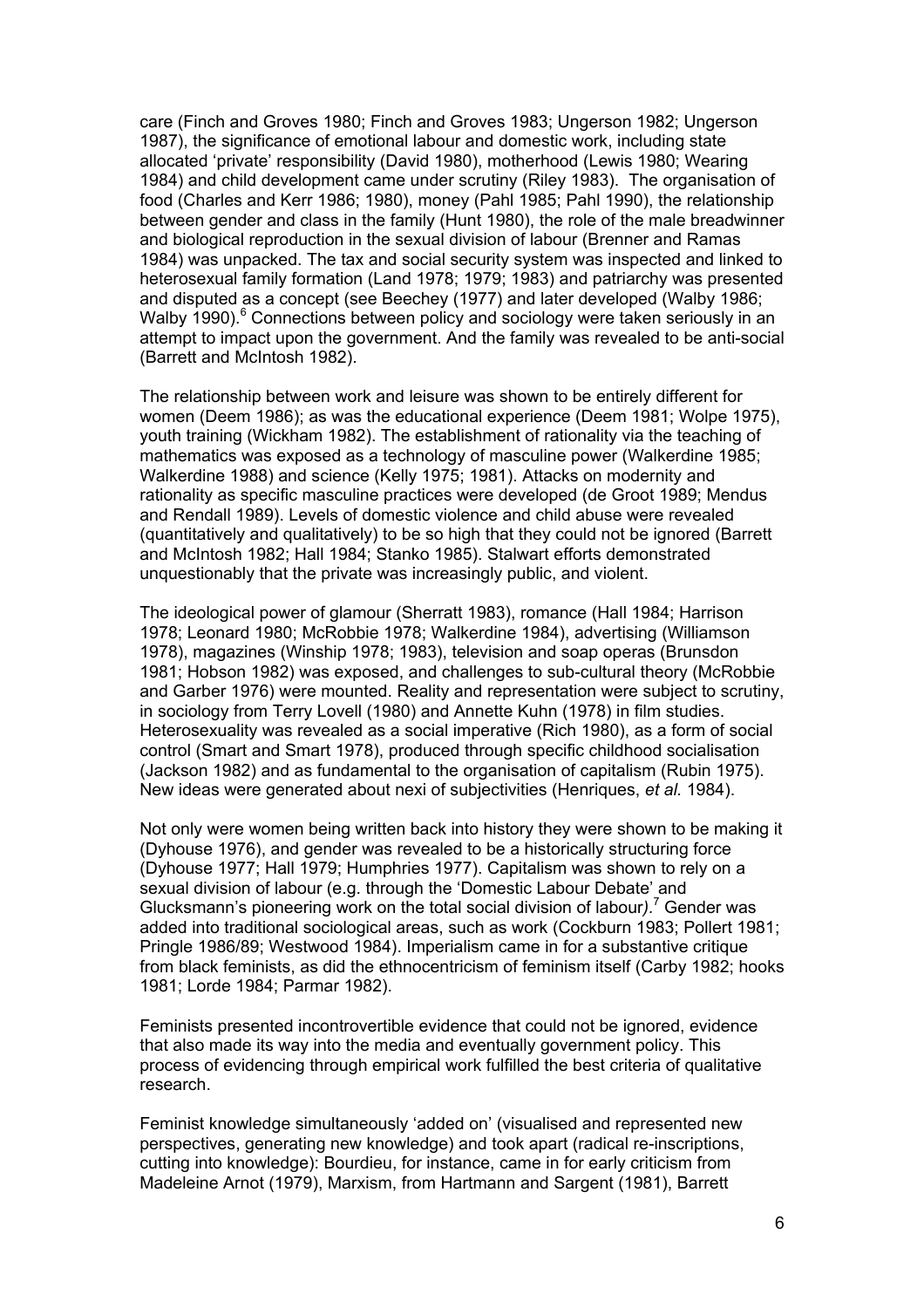(1982), Foucault from Valerie Walkerdine (1987) and Althusser (Alison Assiter (1987).

It was a heady time. New journals proliferated (m/f was launched in 1978) and publishing houses were established (The Women's Press, Virago) and feminists who straddled academia and journalism impacted upon the media (Germaine Greer and Bea Campbell and Mary Stott at *The Guardian*). Magazines *Spare Rib* and *Women's Voice* widened access to Black American feminists such as Audre Lorde and Angela Davis. Today it would be impossible to describe feminism within such a small space, as publishers catalogues attest, leading Judith Stacey (2000) to protest that it is now impossible to 'keep up'.

Almost all sociological methods were subject to scrutiny and re-inscribed by feminism, even quantitative methods. Feminist critique came from within sociology e.g. Stanley and Wise (1979; 1983) and Chris Griffin (1981) in Cultural Studies. These were incredibly important interventions, when one thinks that one of the most significant studies of social mobility undertook research on men and women but only reported on the men, or when class was considered to be produced through a husband's occupation (Crompton (1980) and Stanworth (1987)). Part of the methodological attack was on sexism and positivism <sup>[8](#page-17-7)</sup> but also on the epistemological basis for knowledge: who can know, who inscribes, in whose interests? US feminists, Sandra Harding (1984) and Nancy Hartsock (1986) critiqued the myth of objectivity advocating instead a feminist standpoint. <sup>9</sup>

Relations of reciprocity and equalising power injected a moral tone into methodologies: only women could speak to/for women, etc., and the heightened value given to women's experience, often generated through pseudo-consciousnessraising methods developed from the women's movement, placed the emphasis on telling, pain and suffering. These debates frequently reduced experience to knowing and essentialised genders, assuming that women had gender-specific experiences and that men and researchers were powerful. Yet, importantly, they insisted on asking 'in whose interests?' inserting ethical debates about power and exploitation into the heart of knowledge production. [10](#page-17-9) Consistently methodology has been both scrutinised and developed by feminists from a variety of different theoretical positions. It is the recognition of the situatedness of knowledge production that has been key to the continual modification of methodology. If methodology is a theory of the research process then the politics (interests, values, what is at stake in knowledge) are made explicit though the use of the performative 'feminist research'.

It was not until much later that the important critiques to essentialism, identity and the 'wounded attachment' came from post-structuralism feminists, such as Joan Scott (1987) and Diane Fuss (1992). Yet we still see these moral prescriptions in methods books, and the emphasis on telling one's 'self' in the name of reflexivity have become problematic disciplinary 'truths' often adopted by men (see (1989).

It was, however, an exciting if precarious time to be an academic. I have citational anxieties about all the research I have inadvertently excluded; references are indicative, to the ones most vividly remembered. I also suspect that during the 80s and 90s only a few feminists were interested in impacting upon sociology; rather they were excitedly talking, shouting and arguing with each other, demonstrated by the proliferation of networks that were established, the diversification that occurred and the development and independent establishment of women's studies. Feminism permeated the boundaries of most social science and humanities disciplines, generating thematic connection over issues of 'gender', 'race', 'domesticity' 'image', etc, enabling feminist to speak to each other and expand their perspectives on a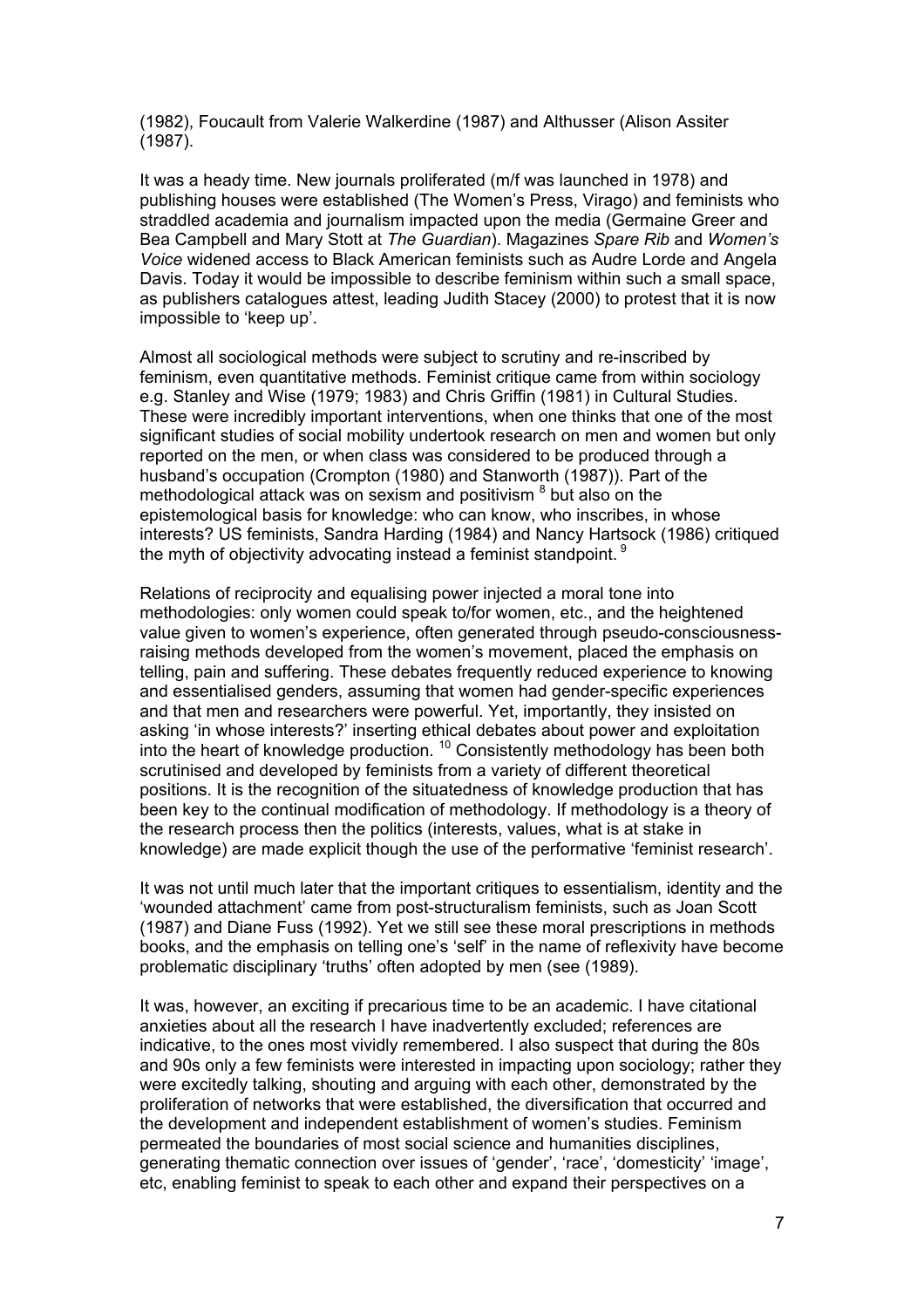specific topic. My emergent topic, 'respectability' for instance, was debated by historians, race theorists, literary and legal theorists. This was not just an exciting time but also one of animation exhaustion and exhilaration.

#### 2. Women's Studies

Both a physical space and a virtual space of ideas, for a time Women's Studies glowed with energy. This energy was rhizomatic sending out tendrils into many different places: Stanley (2005) notes how the UK sociology professoriat is positively replete with former and present Directors of Women's Studies, editors of women's studies journals, teachers of women's studies courses and authors of women's studies textbooks.<sup>11</sup> Yet the legacies from the women's movement of equality and justice, brought into the space were hard to square with individualised competition of academia. Again, I can only tell an inherited story. I entered a Women's Studies Centre after women in Sociology, English and History secured my post through hard budgetary work. In Lancaster we had 23 women and men teaching Women's Studies options from their own departments, some able to 'fit' these into their departmental culture, others under pressure not to provide such courses.

Paradoxically the expansion of Women's Studies was enabled by the opening out of higher education through the neo-liberal market of Thatcherism, the accompanying 'legitimation crisis' in the state restructuring of the public sector labour market, the welfare state and the education system more generally (see Adkins and Leonard (Adkins 2002; Skeggs 2002)). In the 1980s and 90s Women's Studies in the UK was located in a rapidly changing climate with very different demands from a variety of sources. Most staff had been fighting for some time to have feminism taken seriously, for feminist 'entitlements' (the basics of equality and justice), whilst the students had inherited a different form of 'entitlement culture' based on consumer rights or a more activist set of demands. But not only did different politics and entitlements meet in a cramped space, the previous proliferation and development of feminism via popular culture meant that the student entitlements brought into Women's Studies spaces were often specifically shaped: for instance we had a group of undergraduate 'eco radical separatist feminists' who 'knew' the type of education they required, leading to many struggles over the type of feminism that was taught. The individualism inherent in popular feminism also<sup>12</sup> sat uncomfortably with activists or those who had been fighting for years within academia for collective labour and space. These struggles which I've outlined in depth elsewhere (1992), and are contained in different versions in the Women's Studies journals of the time (such as *Women's Studies Quarterly, Women's Studies International Forum, The Women's Studies Newsletter*), always took a moral tone: 'you should be/doing' named the imperative to righteousness that shaped the struggle.

In the early stages of Women's Studies we worked in and campaigned for refuges, rape crisis centres, supported multitudinous political campaigns and challenged and developed educational practice. But this all changed with the introduction of performance monitoring of higher education through the Research Assessment Exercise (RAE, first introduced in 2001). In the UK Women's Studies was "returned" to a sub-set of the RAE sociology panel, hence institutionalising the relationship. Without the energy, people, publications and students of Women's Studies, UK sociology would look a, what Stanley names as a 'shabbier tiger'. At Lancaster, for instance, the vital research energy of Women's Studies was mentioned in ten departmental returns (across the social sciences and the humanities). The RAE (paradoxically) gave Women's Studies (in some places) greater legitimacy as the phenomenal rate of publications was made apparent. Yet this also increased the individualism and competitive nature of Women's Studies, both through carrots (the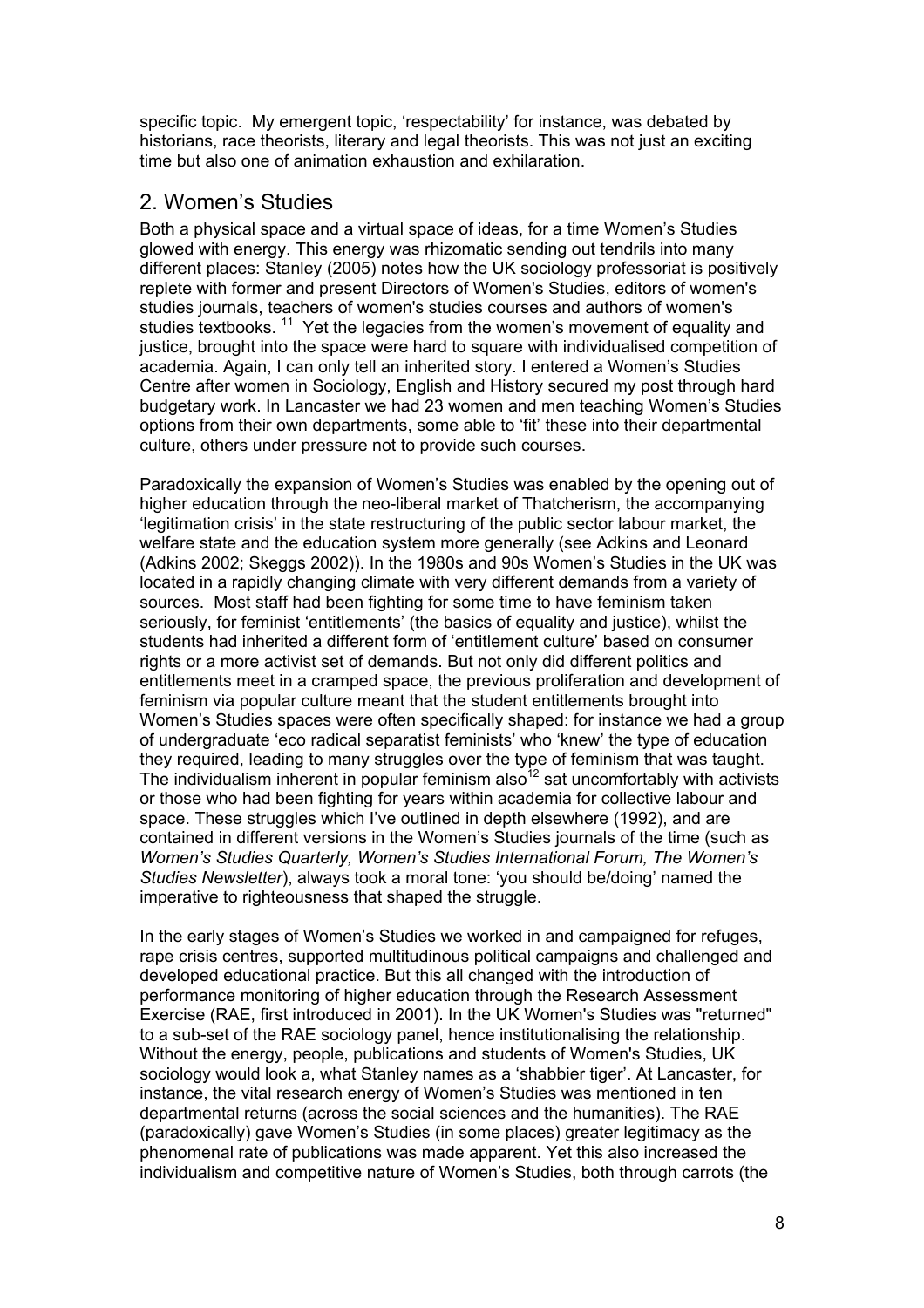prize and pride of having so many publications) and the shaming and blaming stick of letting colleagues down as productivity was collectivised though the 'total' rating of the department. [13](#page-17-12) The impact of the RAE was to decrease time spent on external political activities and increase time writing. I think this is when feminism *in* the academy became feminism *of* the academy. The politics of knowledge replaced other forms of politics and the activism that had defined a particular sort of feminism became detached from the practice of feminism in academia.<sup>14</sup> The RAE also influenced the type of appointments made, developing as a form of subjectivity attached to personal performance: 'are they a 5\* person? is a question that continues to be asked.

The impact of Women's Studies upon the academy generally, and across nations, is much greater and certainly not commensurate to the small numbers of women involved. The impact was generated by what I affectionately call 'driven maniacs', women so devoted to their political and academic work that they often became seriously ill as a result, only to recover and start all over again.

During this time, always to my astonishment, we never spoke about our work as a job, it was a vocation, or a political/moral project. Martyr behaviour, modelled on motherhood, or extreme labour display often shaped work interactions. In the name of a collective political project, productivity increased massively. I look back and wonder if we were the perfect workers for capital: accelerating productivity, rarely concerned about labour conditions.<sup>15</sup>

Not only did we consent to super if indirect exploitation, we also legitimated male power through some of our political critique. By defining patriarchy as an all encompassing universal system and by attributing all men with power over women, the theory become performative, it brought into effect that which it named. And the performative enactment of male power by men was read as real, rather than performative (or even a performance).

Some male sociologists were strongly supportive: at Lancaster John Urry and Nick Abercrombie were essential to the support of the enterprise. Elsewhere I know David Morgan, Mike Savage, John Scott, Gregor McLellan, Nik Rose, Paul Atkinson, Michael Keith, Les Back and Tim May. In British Sociology, Delamont (Skeggs 1995b; Skeggs 1998) also points to the significance of Ronnie Frankenburg, editor of the *Sociological Review*, who not only critiqued his own work early in the 1970s, (2003) that of community studies but also welcomed a dialogue with feminists. He also provided journal space for classic feminist papers such as Acker (1976) Dominelli (1981), Charles and Kerr (1986), Finch and Mason (1986) and Kay (1990), and the translation by Diane Leonard of Christine Delphy into English (1990). His dialogue and self-critique remains exceptional.

Comparing these men to the 'American silverbacks' described by Delamont (2003) who easily excluded women from sociology suggests that the situation may have improved. But even supportive men may remain impervious to the conceptual challenges – the attempts at re-inscription - made by feminism. Yet it would be rare, if not downright lazy and embarrassing, to read Sociology without feminist citations. Who hasn't heard of Judy Butler, who working on technology would dare not to mention Donna Haraway, and where would post-colonialism be without Gayatri Spivak? When they arrive to speak in London it's difficult to get a seat. <sup>[16](#page-17-15)</sup>

Sadly we do have sociologists who are completely blind to the fact that women exist, and/or have value; they are aware that gender exists as they benefit from promoting its continued universalism, but manage to protect themselves against any of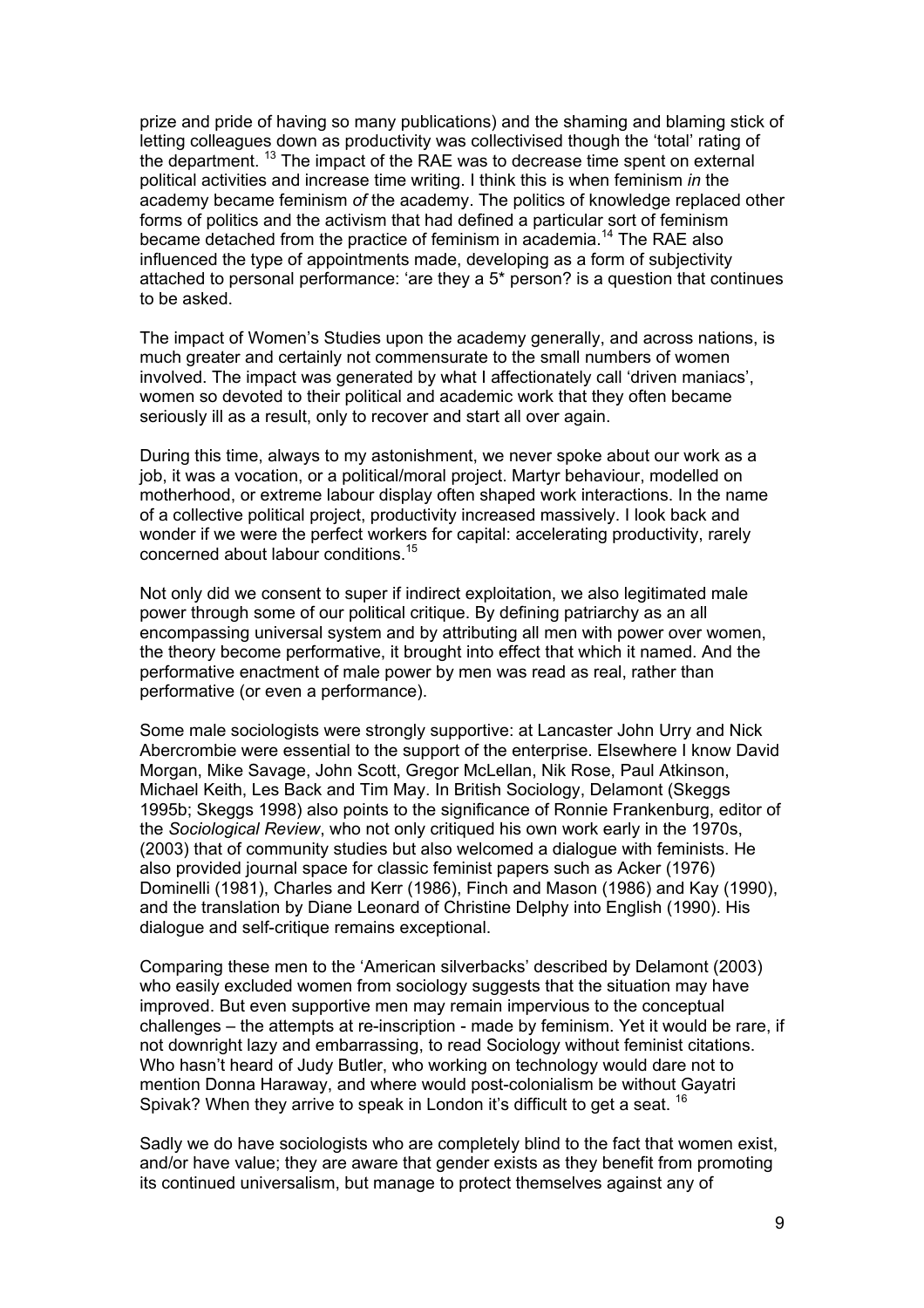feminisms' difficult questions. As Delamont notes, her 30-year war of attrition is nowhere near won. She writes: 'There is a continuing need to harry malestream sociologists to take feminist perspectives seriously, to cite women, to read women's work, and to confess to previous sexist sins of omission and commission' (p. ix). It is astonishing that PhD students can emerge impervious to the debates that have rocked their discipline for so long; an example, I'd argue of what Lacan's (Delphy 1979) describes as the 'will to ignorance': maybe if they ignore it, it will just go away. But what feminism has demonstrated is precisely its commitment to attrition, versatility and staying power.

And it is also worth noting that a great deal of male intellectual labour was and still is underpinned by women academic's equivalent of domestic or invisible labour (the pastoral support, the caring labour); Maureen McNeil, for instance, tirelessly conducted research, supervised PhD students who are now famous feminists, organised teaching and pastoral matters from 1980-1996 at CCCS but is mostly written out of the romanticised accounts of the Centre'.<sup>17</sup>

## 3. Briefly, Cultural Studies

In Cultural Studies the struggle was more acute because they were engaged already in a what at first was considered to be a shared political project (as opposed to an established discipline). Charlotte Brunsdon (1977) identifies the first phase of the clash between feminism and the emergent cultural studies, between 1973-4, then the critiques of ethnocentrism which began in the early 80s. Stuart Hall (1996) points to the difficulty of engaging with feminism, how he and his colleagues were behaving as 'good, transformed men' when feminism broke in and every single unsuspected resistance rose to the surface, reinserting 'fully installed patriarchal power' which believed it had disavowed itself (p.269). He identifies the theoretical work at CCCS as 'theoretical noise'. Noise accompanied by a great deal of bad feeling, argument, unstable anxieties and angry silences, precisely because something was *at stake* in Cultural Studies. The 'at stake' he identifies as an attempt to come to terms with the volatile political conditions of its own production, a type of Marxist political practice at the moment of a disintegration of an entire historical and political project (state communism). It was a project influenced by Marxist questions about power, global reach, the state, the history-making capacities of capital, class and exploitation. But a project interrupted by feminism and then later questions of race:

For cultural studies the intervention of feminism was specific and decisive. It was ruptural. It reorganised the field in quite concrete ways. First, the opening of the question of the personal as political in quite concrete ways, and its consequences for changing the object of studying cultural studies, was completely revolutionary in a theoretical and practical way. Second, the radical expansion of the notion of power, which had hitherto been developed within the framework of the notion of the public, the public domain, with the effect that we could not use the term power…in the same way. Third, the centrality of questions of gender and sexuality to the understanding of power itself. Fourth, the opening out of many of the question that we thought we had abolished around the dangerous area of the subjective and the subject, which lodged those questions at the centre of cultural studies as a theoretical practice. (p269)

So the ruptural intervention of feminism described by Hall at the beginning of this paper is a positive re-ordering of knowledge: feminists re-inscribe the object and subject of culture, re-imagine the workings of power and expose the mechanisms by which knowledge can be achieved. Just as they continue to do with the social, the empirical, the affective, the methodological.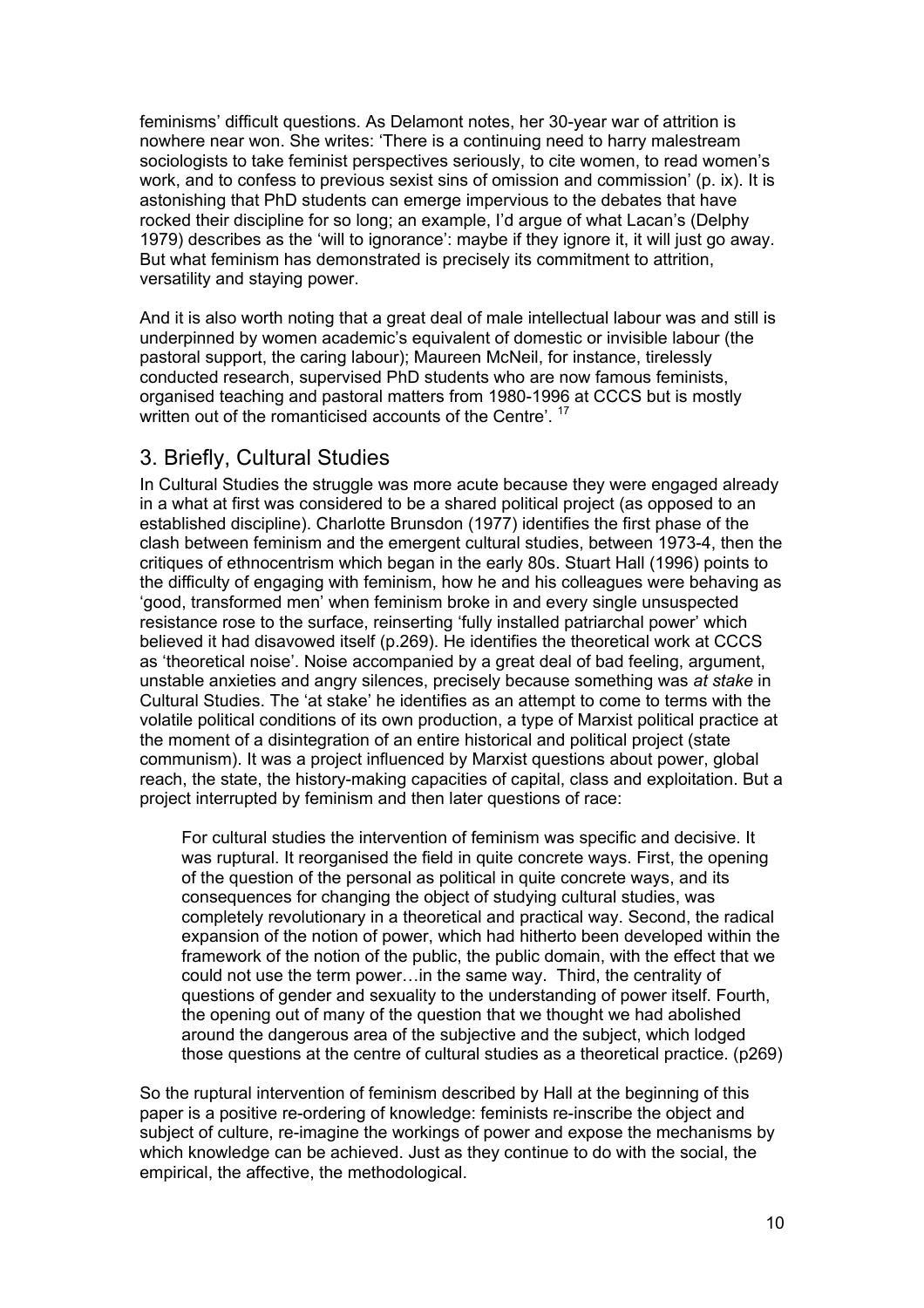### Conclusion

This paper exemplifies what (1992) describes as a 'motivated account' exposing the writer's investments and interests. How could it be otherwise if we take feminist epistemological imperatives seriously? Yet I've tried to broaden the particular into the political, visualising what is at stake. When the RAE becomes institutionalised as a form of subjectivity demanding the performance of intense labour that places work over and above anything else, we know that a certain form of inscription has worked, one that assembles, demeans and shapes bodies, desire, possibly also destroying sense. Now compounded by the Weberian prediction of rational bureaucratic control, identified by feminists as a central imperative to some forms of masculinity, has not only crept in through the back door but also structures almost every minute of our working lives. We are constantly audited by a self-replicating culture, imposed by those infatuated by the fantasy of measurement, control and domination (see Quality Asssurance Agency benchmarks (QAA), Research Assessment Exercise (REA), and Performance Indicators, and Strathern 1997 (Hemmings 2007) and Evans for brilliant critiques). And bizarrely those who implement these measures have conceptual knowledge of Weber and all the critiques of Western imperial knowledge. It's almost surreal as banal positivist masculinity attempts to measure feminist performance. Our location in the academy enables our working lives, hence our bodies, to be structured and judged through the institutionalisation of the desire for masculine rationality: bad inscription. But as feminists we see this practice for what it is: a desperate desire for power and control (or the institutionalisation of a masculine super ego, as suggested by feminist psychoanalysts). And we laugh.

When feminists entered sociology they brought new descriptions, empirical evidence, perspectives, theories and debates, challenged complacency, cut into power and refreshed ideas with passion. They worked with ideas in different ways: as diagnosis, as description, as evidence, for policy, as critique, as a call to political action, to legislate, always an attempt to 'speak truth to power'. All these techniques can both inscribe and undo. Their versatility does not easily map onto Bauman's (2004) typology of intellectual style; in fact the different ways knowledge has been put to use by feminists represents a challenge to traditional idea-typologies. Nor is feminism just about visualisations and representations, but also the re-assemblage of research practice and 'training' (of what it means to be a sociologist and to do sociology); a site of constant struggle. And as well as re-inscribing sociology feminists also create their own forms of inscription: see the citational genealogy mapped by Hemmings (2005).

Yet what has always been consistent is feminism's use of a sociological imagination (amongst others). In a stunning update to C. Wright Mills, Les Back (2007) suggests sociologists should search for the remarkable things that are otherwise un-remarked. This is what feminism continues to do, beginning with the unearthing of the 77 hours of housework a week undertaken by women, documenting the remarkable levels of violence women continue to endure and exposing the lack of prosecutions for rape.

Feminism has done many remarkable things in many different spaces. Lynn Segal (2007) bemoans the loss of the radical spirit of feminist politics<sup>18</sup>, as do many others. Yet Adkins (2000; 2003) argues that Segal's claimed 'loss of politics' is an example of a generational logic that presents itself as a form of failed reproduction, premised upon an assumption that knows what the proper objects of feminism should be.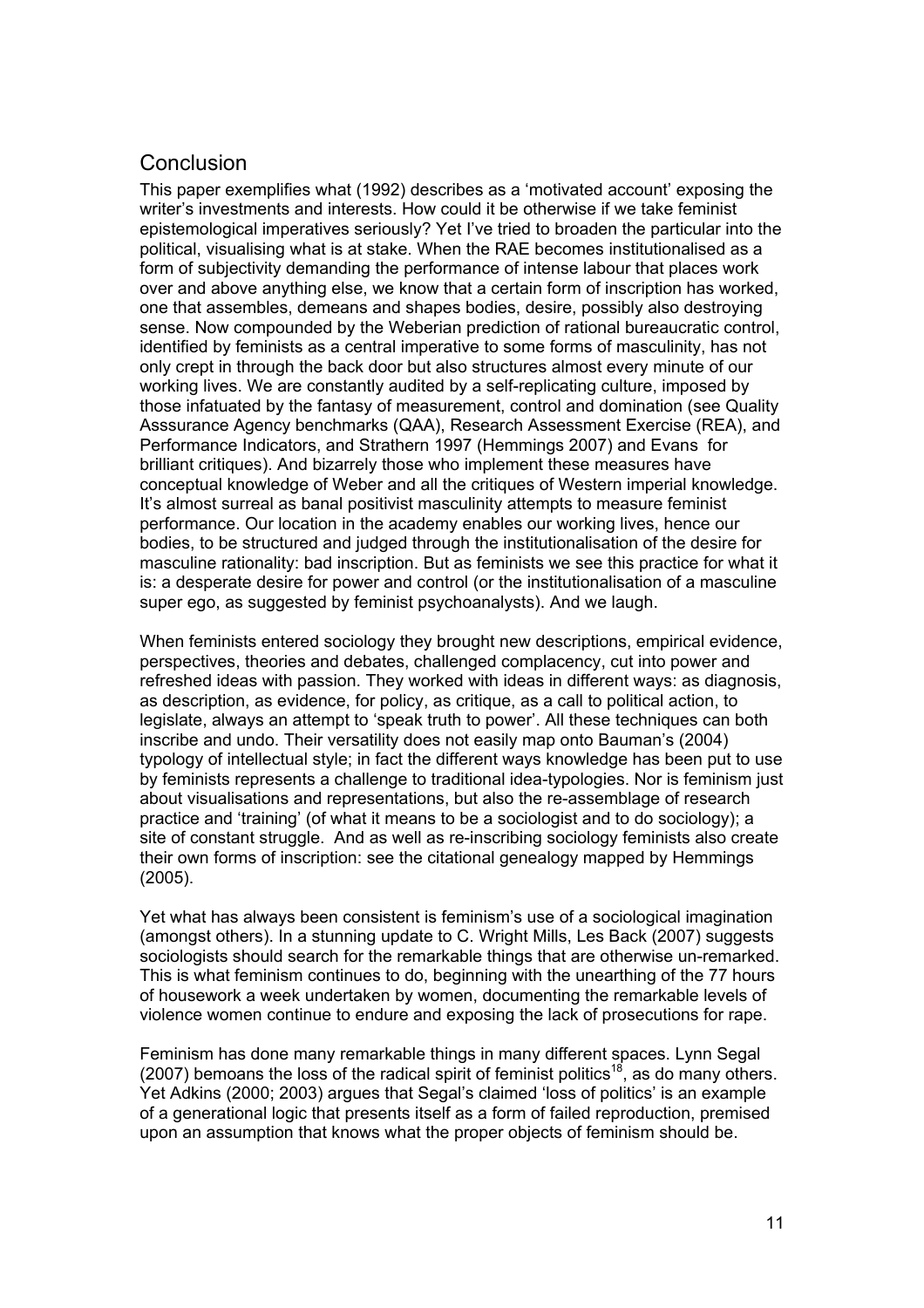Unlike Segal, I think feminism is still magical. It now has many objects and subjects, often improper, operating across a range of sites: knowledge, practice, networks, rhizomes, generating and liberating desire, fitting itself into cramped spaces, making surprising interventions, expanding those spaces, connecting bodies. As I look around me (now in a Sociology department at Goldsmiths, London University) I see remarkable women doing remarkable things in unexpected ways in unexpected places. I'm surrounded by fourteen feminist scholars with a common focus on the study of how gendering is a structuring social process, of how things, objects and people are put together and taken apart. And if I look into other departments (especially Media and Communications) I see even more wonderful women. They address fundamental sociological issues such as the formation and status of the social, the cultural, science, the psychological and psychoanalytic, the individual and the self, the legal, the affective; they ask what is the political rather than assuming that they know, questioning also the nation, the state, the ethical, the medical. They continue to investigate empirically, generating evidence, interrogating categories, challenging traditional understandings, always questioning the formation of relationships. Critique of the epistemological, ontological and methodological underpinnings of knowledge is absolutely central to their work. They put to work, develop and critique different theorists: including Arendt, Marx, Lacan, Bourdieu, Raymond Williams, Whitehead, Badiou and Butler, all engaging with feminist theorists throughout their work.

Location in sociology does not limit conversations to the discipline, as in the early traditions of feminism we stretch disciplinary boundaries, speaking and hearing from others. 'Woman' as object may not always be a central concern but research consistently engages with feminism, developed politically, practically and theoretically to understand gendered (and many more) processes. And this is how the struggle continues.

Do we now look to Sociology? We possibly glance as we continue to carve, cut, create, connect and invigorate our ideas. This, then, is not a story of 'failed reproduction' but of extraordinary replication, one that moves into many spaces, often beyond objects, sometimes into subjects, frequently relationships, but always into the knowledge systems that produce them. It continues to be a dirty history (in Hall's terms) of de-and re-inscription, of de- and re-territorialisation, of a struggle over the politics of knowledge.

I'd like to express my gratitude to the anonymous reviewers of this article who offered sharp critique and reminded me of important things/people I'd almost forgotten.

#### References:

**Acker, S.** 1981 'No Woman's Land', *Sociological Review* 29(1): 65-88.

**Adkins, L.** 2002 'Reflexivity and the Politics of Qualitative Research: Who Speaks for Whom, Why, How and When?' in T. May (ed) *Companion to Qualitative Research*, London: Sage.

**—** 2004a 'Gender and the Post-structural Social', in B. L. Marshall and A. Witz (eds) *Engendering the Social: Feminist Encounters with Sociological Theory*, Maidenhead, Berkshire: Open University Press/McGraw-Hill Education.

**—** 2004b 'Passing on Feminism: From Consciousness to Reflexivity', *European Journal of Women's Studies* 11(4): 427-444.

**Adkins, L. and Leonard, D.** 1992 'From Academia to the Education Market Place', *Women's Studies Quarterly* 3/4: 28-37.

**Ahmed, S., Kilby, J., Lury, C., McNeil, M. and Skeggs, B.** (eds) 2000 *Transformations: Thinking Through Feminism*, London: Routledge.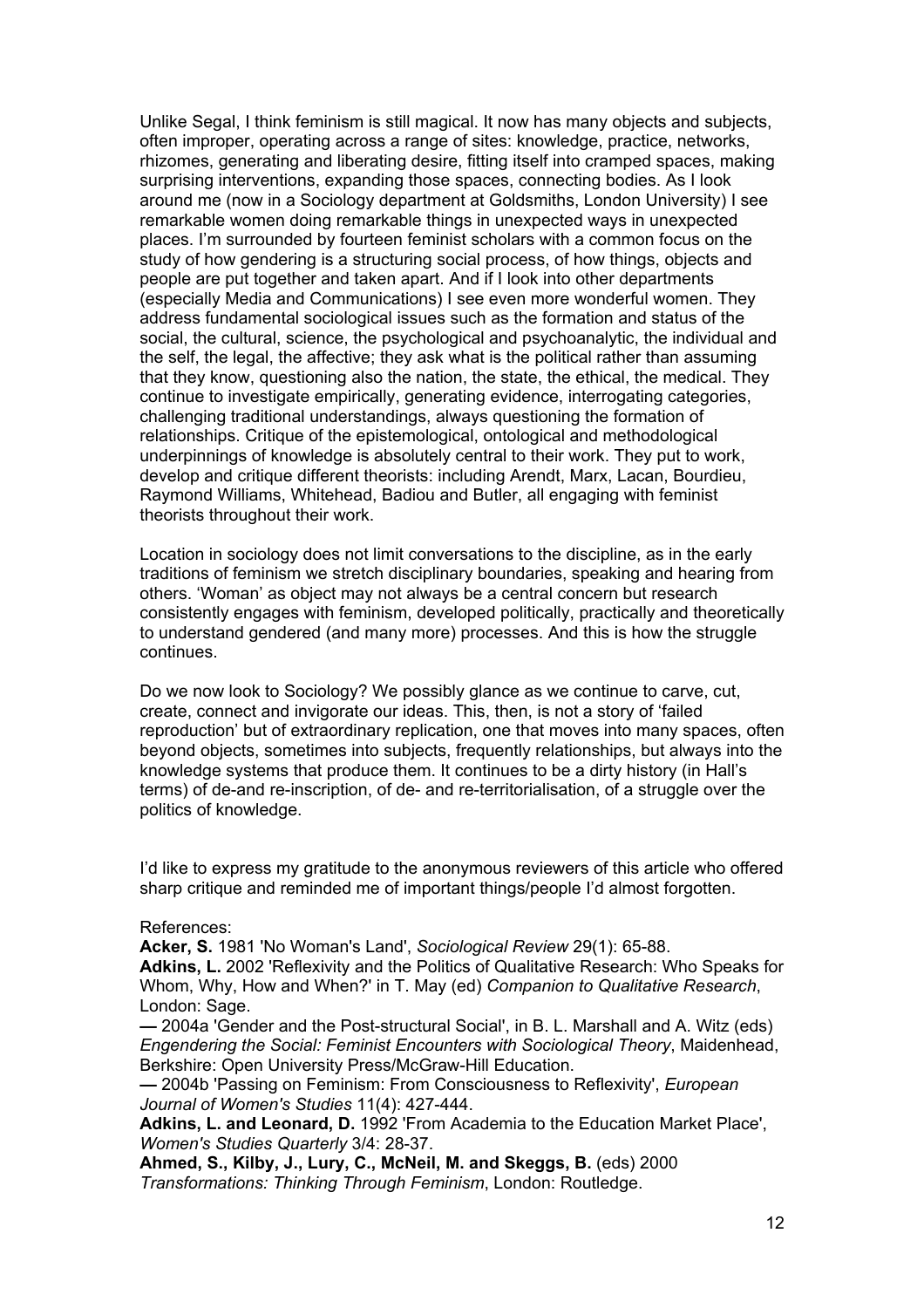**Alway, J.** 1995 'The Trouble with Gender: Tales of the Still Missing Revolution in Sociological Theory', *Sociological Theory* 13(3): 209-28.

**Arnot, M.** 1979 'Cultural Reproduction: the Pedagogy of Sexuality', *Screen Education* 32/33: 141-153.

**Assiter, A.** 1987 Althusser and Feminism:A Re-reading of Althusser, London: Pluto. **Back, L.** 2007 *The Art of Listening*, Oxford: Berg.

**Banks, J. A. and Banks, O.** 1965 *Feminism and Family Planning in Victorian England*, Liverpool: Liverpool University Press.

**Banks, O.** 1968/1976 *Sociology of Education*, Batsford: London.

**Barrett, M.** 1982 Women's Oppression Today: Problems in Marxist Feminist Analysis, London: Verso/NLB.

**—** 1984 Introduction to Fredrich Engels, The Origin of the Family, Private Property and the State, London: Penguin.

**Barrett, M. and McIntosh, M.** 1982 *The Anti-Social Family*, London: Verso/NLB. **Beechey, V.** 1977 'Some notes on Wage Labour in Capitalist Production', *Capital and Class* 3: 45-66.

**Bogard, W.** 1998 'Sense and Segmentarity: Some Markers of a Deleuzian-Guattarian Sociology', *Sociological Theory* 16(1): 52-74.

**Bologh, R. W.** 1990 Love or Greatness: Max Weber and Masculine Thinking - A Feminist Inquiry, London: Unwin Hyman.

**Bourdieu, P.** 1988 *Homo Academicus*, Cambridge: Polity Press.

**Brenner, J. and Ramas, M.** 1984 'Rethinking Women's Oppression', *New Left Review* 144: 33-72.

**Brunsdon, C.** 1981 '*Crossroads* - Notes on a Soap Opera', *Screen* 22(4): 32-38. **—** 1996 'A Thief in the Night: Stories of Feminism in the 1970s at CCCS', in D. Morley and K.-H. Chen (eds) *Stuart Hall: Critical Dialogues in Cultural Studies*, London: Routeldge.

**Carby, H.** 1982 'White Woman Listen! Black Feminism and the Boundaries of Sisterhood', in CCCS (ed) *The Empire Strikes Back: Race and Racism in 70s Britain*, London: Hutchinson.

**Charles, N. and Kerr, M.** 1986 'Food for Feminist Thought', *Sociolocical Review* 34(3): 416-37.

**Cockburn, C.** 1983 Brothers: Male Dominance and Technological Change, London: Pluto Press.

**Crompton, R. and Mann, M.** (eds) 1987 *Gender and Stratification*, Cambridge: Polity Press.

**David, M.** 1980 *The State, the Family and Education*, London: Routledge and Kegan Paul.

**de Groot, J.** 1989 '"Sex" and "Race" The Construction of Language and Image in the Nineteenth Century', in S. Mendus and J. Rendall (eds) *Sexuality and Subordination*, London: Routledge.

**Deem, R.** 1981 'State Policy and Ideology in the Education of Women: 1944-1980', *British Journal of Sociology of Education* 12(2): 131-44.

**—** 1986 *All Work and No Play*, Milton Keynes: Open Univeristy Press.

**Delamont, S.** 2003 *Feminist Sociology*, London: Sage.

**Deleuze, G. and Guattari, F.** 1977 *Anti-Oedipus: Capitalism and Schizophrenia*, New York: The Viking Press.

**Delphy, C.** 1979 'Sharing the Same Table: Consumption and the Family', *Sociological Review Monograph* 28: 214-231.

**Dominelli, L.** 1986 'The Power of the Powerless', *Sociological Review* 34(1): 65-92.

**Dyhouse, C.** 1976 'Social Darwinistic Ideas and the Development of Women's Education in England 1880-1920', *History of Education* 5(2): 41-58.

**—** 1977 'Good Wives and Little Mothers: Social Anxieties and the Schoolgirls' Curriculum 1890-1920', *Oxford Review of Education* 3(1): 21-35.

**Evans, M.** 2003 *Gender and Social Theory*, Buckingham: Open University Press.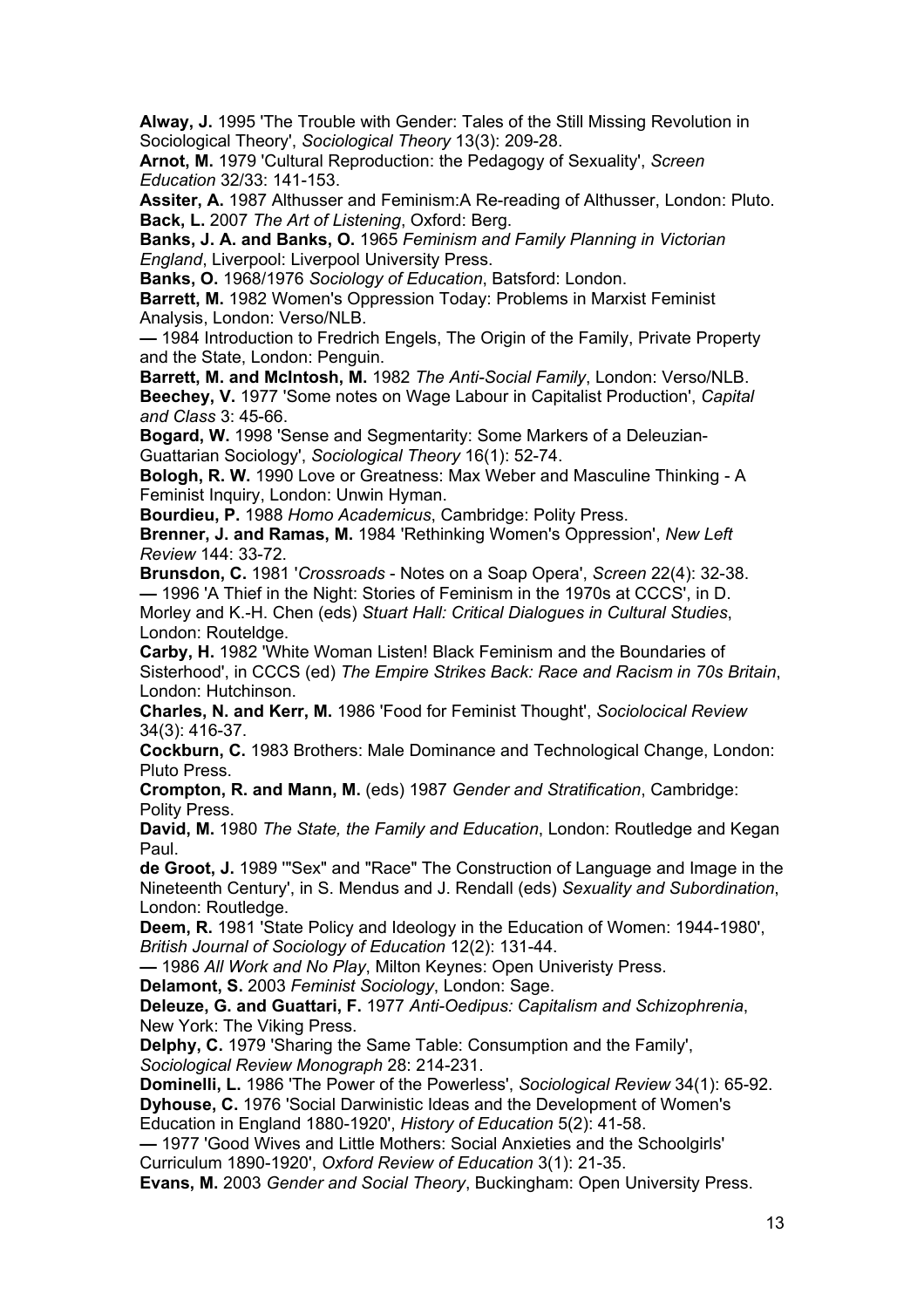**—** 2004 Killing Thinking: the Death of the Universities, London: Continuum. **Finch, J. and Groves, D.** 1980 'Community Care and the Family: A Case for Equal Opportunities' *International Social Policy*, Cambridge: Cambridge University Press. **—** (eds) 1983 *A Labour of Love*, London: Routledge and Kegan Paul.

**Finch, J. and Mason, J.** 1990 'Divorce, Marriage and Family Obligation', *Sociolocical Review* 2: 219-46.

**Frankenberg, R.** 1976 'In the Production of their Lives: men (?)...Sex and Gender in British Community Studies', in D. L. Barker and S. Allen (eds) *Sexual Divisions and Society*, London: Tavistock.

**Fuss, D.** 1989 Essentially Speaking: Feminism, Nature and Difference, London: Routledge.

**Gavron, H.** 1968 The Captive Wife: Conflicts of Housebound Mothers, Harmondsworth: Penguin.

**Glucksmann, M.** 1999 Women Assemble: Women Workers and the New Industries in Interwar Britain.

**Griffin, C.** 1980 *Feminist Ethnography*, Birmingham: Stencilled paper, CCCS.

**Hall, C.** 1979 'The Early Formation of Victorian Domestic Ideology', in S. Burman (ed) *Fit Work for Women*, London: Croom Helm.

**Hall, R. E.** 1984 Ask Any Woman: A London Inquiry into Rape and Sexual Assault, Bristol: Falling Wall Press.

**Hall, S.** 1992 'Cultural Studies and its Theoretical Legacies', in L. Grossberg and C. Nelson (eds) *Cultural Studies*, New York and London: Routledge.

**Harding, S.** 1986 *The Science Question in Feminism*, Milton Keynes: Open University Press.

**—** 1991 *Whose Science? Whose Knowledge*, Ithaca, NY: Cornell University Press. **Harrison, R.** 1978 '*Shirley*: The Relations of Reproduction and the Ideology of Romance', in W. s. S. G. CCCS (ed) *Women Take Issue: Aspects of Women's Subordination*, London Hutchinson.

**Hartmann, H. and Sargent, L.** 1981 *The Unhappy Marriage of Marxism and Feminism*, London: Pluto.

**Hartsock, N.** 1987 'The Feminist Standpoint: Developing the Ground for a Specifically Feminist Historical Materialism', in S. Harding (ed) *Feminism and Methodology*, Milton Keynes: Open University Press.

**Hemmings, C.** 2005 'Telling Feminist Stories', *Feminist Theory* 6(2): 115-139. **—** 2007 'What is a Feminist Theorist Responsible for?' *Feminist Theory* 8(1): 69-76.

**Henriques, J., Hollway, E., Urwin, C., Venn, C. and Walkerdine, V.** 1984 *Changing the Subject: Psychology, Social Regulation and Subjectivity*, London: Methuen.

**Hobson, D.** 1982 Crossroads: the Drama of a Soap Opera, London: Methuen. **hooks, b.** 1981 Ain't I a Woman: Black Women and Feminism Boston: South End Press.

**Humphries, J.** 1977 'Class Struggle and the Persistence of the Working Class Family', *Cambridge Journal of Economics* 1: 241-58.

**Hunt, P.** 1980 *Gender and Class Consciousness*, London: Macmillan.

**Jackson, S.** 1982 *Childhood and Sexuality*, Oxford: Blackwell.

**Kay, H.** 1990 'Constructing the Epistemological Gap', *Sociological Review* 38(2): 344-51.

**Kelly, A.** 1975 'The Fate of Women Scientists', *Women Speaking* 4(July).

**—** (ed) 1981 *The Missing Half: Girls and Science Education*, Manchester: Manchester University Press.

**Kuhn, A.** 1978 'Ideology, Structure and Knowledge', *Screen Education* 28(Autumn). **Lacan, J.** 1977 *Ecrits: A Selection*, London: Tavistock.

**Land, H.** 1978 'Sex Role Stereotyping in the Social Security and Income Tax Systems', in M. J. Chetwynd and O. Hartnett (eds) *The Sex Role System:* 

*Psychological and Sociological Perspectives*.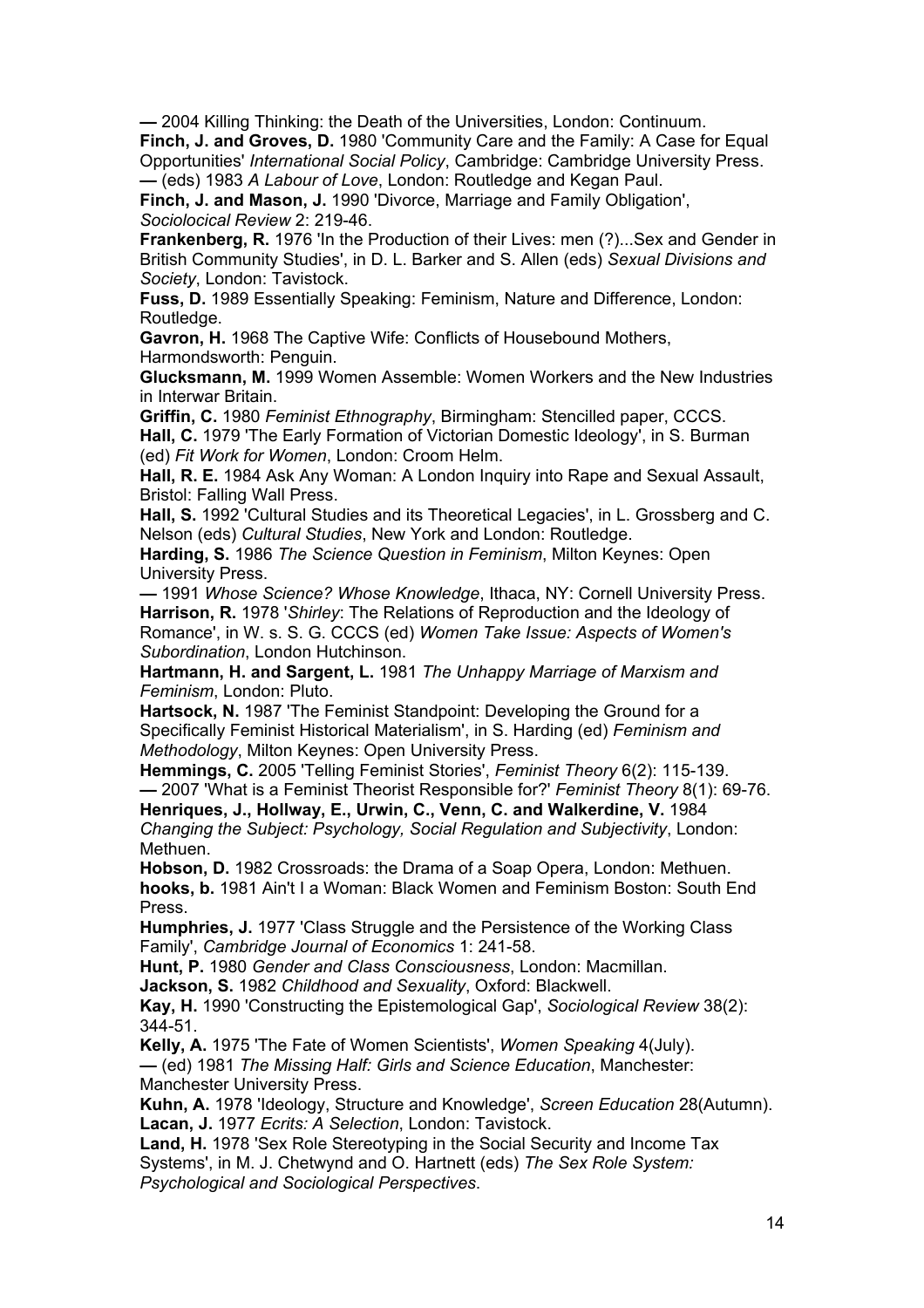**—** 1979 'The Boundaries between the State and the Family', *Sociological Review Monograph* 28: 141-159.

**—** 1983 'Family Fables', *New Socialist* May/June: 20-21.

**Lehmann, J. M.** 1994 *Durkheim and Women*, Lincoln: University of Nebraska Press. **Leonard, D.** 1980 Sex and Generation: A Study of Courtship and Weddings, London: Tavistock.

**Lewis, J.** 1980 *The Politics of Motherhood*, London: Croom Helm.

**Lorde, A.** 1984 *Sister Outsider*, Trumansberg, NY: Crossing Press.

**Lovell, T.** 1980 Pictures of Reality : Aesthetics, Politics, Pleasure, London: BFI. **McRobbie, A.** 1978 'Working Class Girls and the Culture of Femininity', in W. S. G. CCCS (ed) *Women Take Issue: Aspects of Women's Subordination*, London: Hutchinson/CCCS.

**McRobbie, A. and Garber, J.** 1976 'Girls and Subcultures: An Exploration', in S. Hall and T. Jefferson (eds) *Resistance through Rituals*, London: Hutchinson.

**Mendus, S. and Rendall, J.** (eds) 1989 *Sexuality and Subordination*, London: Routledge.

**Millman, M. and Kanter, R. M.** (eds) 1975 Another Voice: Feminist Perspectives on Social Life and Social Science, New York: Anchor Books.

**Mitchell, J. and Oakley, O.** (eds) 1976 *The Rights and Wrongs of Women*, Harmondsworth: Penguin.

**Oakley, A.** 1974 *The Sociology of Housework*, Oxford: Martin Robinson.

**Pahl, J.** (ed) 1985 *Private Violence and Public Policy*, London: Routledge.

**—** 1990 *Money and Marriage*, London: Macmillan.

**Parmar, P.** 1982 'Gender, Race and Class - Asian Women in Resistance', in CCCS (ed) *The Empire Strikes Back: Race and Racism in 70s Britain*, London: Hutchinson. **Payne, G.** 2007 'Social Divisions, Social Mobilities and Social Research', *Sociology* 41(5): 901-915.

**Platt, J.** 2007 'The Women's Movement and British Journal Articles, 1950-2004', *Sociology* 41(5): 961-975.

**Pollert, A.** 1981 *Girls, Wives and Factory Lives*, London: Macmillan.

**Pringle, R.** 1986/89 Secretaries Talk: Sexuality, Power and Work, London: Verso. **Rich, A.** 1980 'Compulsory Heterosexuality and Lesbian Existence', *Signs* 5(4): 631- 60.

**Riley, D.** 1983 War in the Nursery: Theories of the Child and the Mother, London: Virago.

**Roberts, H.** (ed) 1981 *Doing Feminist Research*, London: Routledge.

**Roseneil, S.** 1995 Disarming Patriarchy: Feminism and Political Action at Greenham, Buckingham: Open University.

**Rowbotham, S.** 1977 Hidden from History : 300 years of Women's Oppression and the Fight Against it London: Pluto Press.

**Rubin, G.** 1975 'The Traffic in women: Notes on the 'Political Economy" of Sex in R R Reiter (Ed) Toward an Anthropology of Women', *New York Monthly Review Press*: 157-210.

**Scott, J.** 2005 'Sociology and its Others: reflections on Disciplinary Specialisation and Fragmentation', *Sociological Research Online* 10(1):

http://www.socresonline.org.uk/10/1/scott.html.

**Scott, J. W.** 1992 'Experience', in J. Butler and J. Scott (eds) *Feminists Theorise the Political*, London: Routledge.

**Segal, L.** 2000 'Only Contradictions on Offer', *Women: A Cultural Review* 11(1-2): 19-36.

**—** 2003 'Lost Worlds: Political Memoirs of the Left in Britain', *Radical Philosophy* 121: 6-23.

**Seidler, V. J.** 1994 Unreasonable Men: Masculinity and Social Theory, London: Routledge.

**Sherratt, N.** 1983 'Girls, Jobs and Glamour', *Feminist Review* 15: 47-62.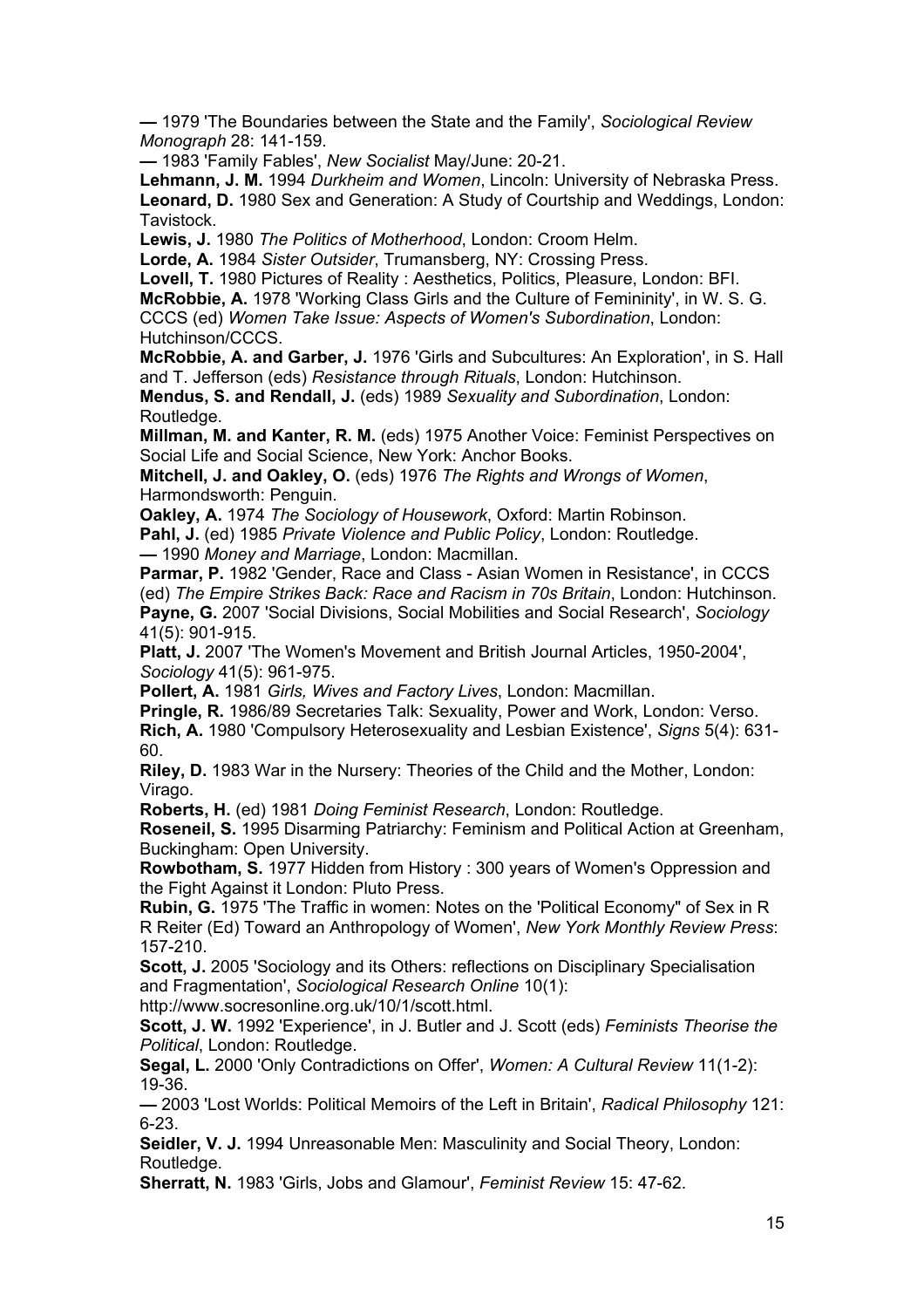**Simmel, G.** 1984 'The Problem of the Sexes', in G. Oakes (ed) *Georg Simmel: on Women, Sexuality and Love*, New Haven, CT: Yale University Press.

**Skeggs, B.** (ed) 1995a *Feminist Cultural Theory: Process and Production*, Manchester: Manchester University Press.

**—** 1995b 'Women's Studies in Britain in the 1990s. Entitlement Cultures and Institutional Constraints', *Women's Studies International Forum* 18(4): 475-485.

**—** 1998 'Metamorphosis: Becoming a Women's Studies Director', *Women's Studies National Newsletter* Feb.

**—** 2002 'Techniques for Telling the Reflexive Self', in T. May (ed) *Qualitative research in Action*, London: Sage.

**Smart, C. and Smart, B.** 1978 *Women, Sexuality and Social Control*, London: Routledge and Kegan Paul.

**Smith, D.** 1974 'Women's Perspective as a Radical Critique of Sociology', *Sociological Quarterly* 44: 7-13.

**—** 1987 The Everyday World as Problematic: A Feminist Sociology, Buckingham: Open University Press.

**Stacey, J.** 2000 'Is Academic Feminism an Oxymoron', *Signs* 25(4): 1189-1194. **Stanko, E.** 1985 Intimate Intrusions: Women's Experience of Male Violence, London: Unwin Hyman.

**Stanley, L.** 2005 'A Child of Its Time:Hybridic Perspectives on Othering in Sociology', *Sociological Research Online* 10(3):

http://www.socresonline.org.uk/10/3/stanley.html.

**Stanley, L. and Wise, S.** 1979 'Feminist Research, Feminist Consciousness and Experience of Sexism', *Women's Studies International Quarterly* 2(4): 359-74. **—** 1983 *Breaking Out*, London: Routledge.

**Stanworth, M.** 1984 'Women and Class Analysis: A Reply to Goldthorpe', *Sociology* 18(2): 153-71.

**Strathern, M.** 1997 ''Improving Ratings': Audit in the British Univesity System', *European Review* 5(3): 305-21.

**Stuart, A.** 1990 'Feminism: Dead or Alive', in J. Rutherford (ed) *Identity: Community, Culture, Difference*, London: Lawrence and Wishart.

**Ungerson, C.** 1982 'Women and Caring: Skills, Tasks and Taboos' *Paper presented to British Sociology Conference*, Manchester, April.

**—** 1987 Policy is Personal: Sex, Gender and Informal Care, London: Tavistock. **Urry, J.** 1981 'Sociology as a Parasite: Some Vices and Virtues', in P. Abrams, R. Deem, J. Finch and P. Rock (eds) *Practice and Progress: British Sociology, 1950- 1980*, London: George Allen and Unwin.

**—** 2005 'Beyond the Science of 'Society'', *Sociological Research Online* 10(2): http://www.socresonline.org.uk/10/2/urry.html.

**Walby, S.** 1986 *Patriarchy at Work*, Cambridge: Polity.

**—** 1990 *Theorising Patriarchy*, Oxford: Blackwell.

**Walkerdine, V.** 1984 'Some Day my Prince will come', in A. McRobbie and M. Nava (eds) *Gender and Generation*, London: Macmillan.

**—** 1985 'Science and the Female Mind: The Burden of Proof', *Psych-Critique* 1(1).

**—** 1987 Surveillance, Subjectivity and Struggle: Lessons from Pedagogic and Domestic Practices: Centre for Humanistic Studies: University of Minnesota. **—** 1988 The Mastery of Reason: Cognitive Development and the Production of

Rationality, London: Routledge.

**Wearing, B.** 1984 *The Ideology of Motherhood*, Sydney: Allen and Unwin. **Westwood, S.** 1984 All Day and Everyday: Factory and Family in the Making of Women's Lives, London: Pluto.

**Wickham, A.** 1982 'The State and Training Programmes for Women', in E. Whitelegg (ed) *The Changing Experience of Women*, London: Open University Press. **Williamson, J.** 1978 *Decoding Advertisments*, London: Marion Boyars.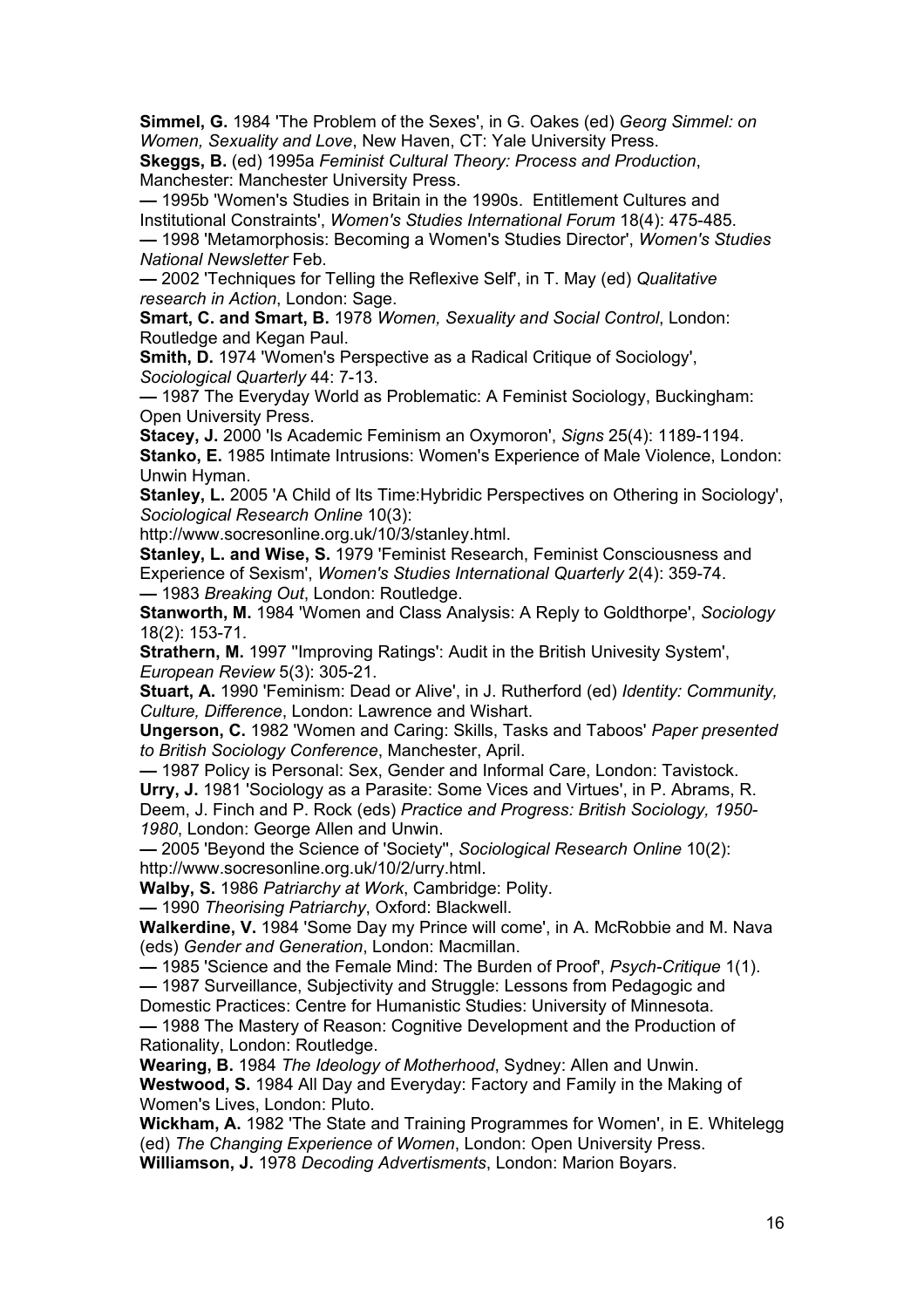**Winders, J. A.** 1991 *Gender, Theory and the Canon*, Madison: University of Wisconsin Press.

**Winship, J.** 1978 'A Woman's World: *Woman* - an Ideologyof Femininity', in W. S. G. CCCS (ed) *Women Take Issue: Aspects of Women's Subordination*, London: Hutchinson.

**—** 1983 '"*Options* - For the Way You Want to Live Now" or a Magazine for Superwoman', *Theory, Culture and Society* 1(3): 44-65.

**Witz, A. and Marshall, B. L.** 2004 'Introduction: Feminist Encounters with Sociological Theory', in B. L. Marshall and A. Witz (eds) *Engendering the Social: Feminist Encounters with Sociological Theory*, Maidenhead, Berkshire: Open University Press/McGraw Hill Education.

**Wolpe, A. M.** 1975 'The Official Ideology of Girls' Education', in M. Flude and J. Ahier (eds) *Educabiltiy, Schools and Ideology*, London: Croom Helm.

**Young, A.** 1990 *Femininity in Dissent*, London: Routledge.

<sup>3</sup> **Barrett, M.** 1984 *Introduction to Fredrich Engels, The Origin of the Family, Private Property and the State*, London: Penguin. argues that the discipline has fragmented into subdisciplines, 'producing a tendency to become constrained within a uni-dimensional perspective that formulates research questions and presents explanations primarily in terms of one's own topic of interest, rather than recognising the multi-dimensional complexity of social life' (p. 902). He suggests that the discipline has become over-focused and hyperspecialised.

methodological debates.<br><sup>5</sup> See **Skeggs, B.** (ed) 1995a *Feminist Cultural Theory: Process and Production*, Manchester: Manchester University Press. And **Young, A.** 1990 *Femininity in Dissent*, London: Routledge.<br><sup>6</sup> In 2008 Sylvia Walby was awarded and accepted an OBE (Order of the British Empire).<br><sup>7</sup> Liz Stepley identifies Miriam Cluska

 $<sup>7</sup>$  Liz Stanley identifies Miriam Glucksmann one of the most ambitious sociologists working in</sup> the field currently with her attempt to develop her concept of the Total Social Organisation of Labour (TSOL) (See **Roseneil, S.** 1995 *Disarming Patriarchy: Feminism and Political Action at Greenham*, Buckingham: Open University. and the journal *Gender, Work and Organization,* established in 1994).

 Although in the early days of American sociology, quantitative methods were considered to be women's work because they were technical rather than innovative, repetitive and uninteresting. Only in the 1930s when computing was introduced did its status as a method increase and was claimed as masculine (see Delamont 2003).

 She changed her mind, In **Glucksmann, M.** 1999 *Women Assemble: Women Workers and the New Industries in Interwar Britain*., she changed her mind.

10 Both Weber and Marx had asked similar questions, but it was the unrelenting consistency of their critique of the gendering of sociological knowledge that makes them specifically feminist. Hartsock developed the feminist standpoint from Marx's 'standpoint of the proletariat'.

<sup>11</sup> From Lancaster Women's Studies alone - Celia Lury, Jackie Stacey and myself served time as Heads of Sociology Departments, Goldsmiths, Lancaster, Manchester respectively and Sarah Franklin at BIOS, LSE. Mary Evans was director of Women's Studies at Kent before she became head of sociology (see Evans for an account)

 <sup>1</sup> Myself and Celia Lury. Bizarrely we were the ones with the greatest volume of sociological capital (BAs and PhDs in Sociology) in a catholic sociology department where most of the famous male sociologists came from different disciplinary spaces such as geography, history, philosophy, PPE and political theory.

<sup>2</sup> Although Michelle Barrett **Adkins, L.** 2004b 'Passing on Feminism: From Consciousness to Reflexivity', *European Journal of Women's Studies* 11(4): 427-444. notes how Engels' '*The Origin of the Family, Private Property and the State'*, was codified into a blueprint for the emancipation of women.

<sup>4</sup> See **Payne, G.** 2007 'Social Divisions, Social Mobilities and Social Research', *Sociology* 41(5): 901-915., for a consideration of how these different routes inform feminist theory and